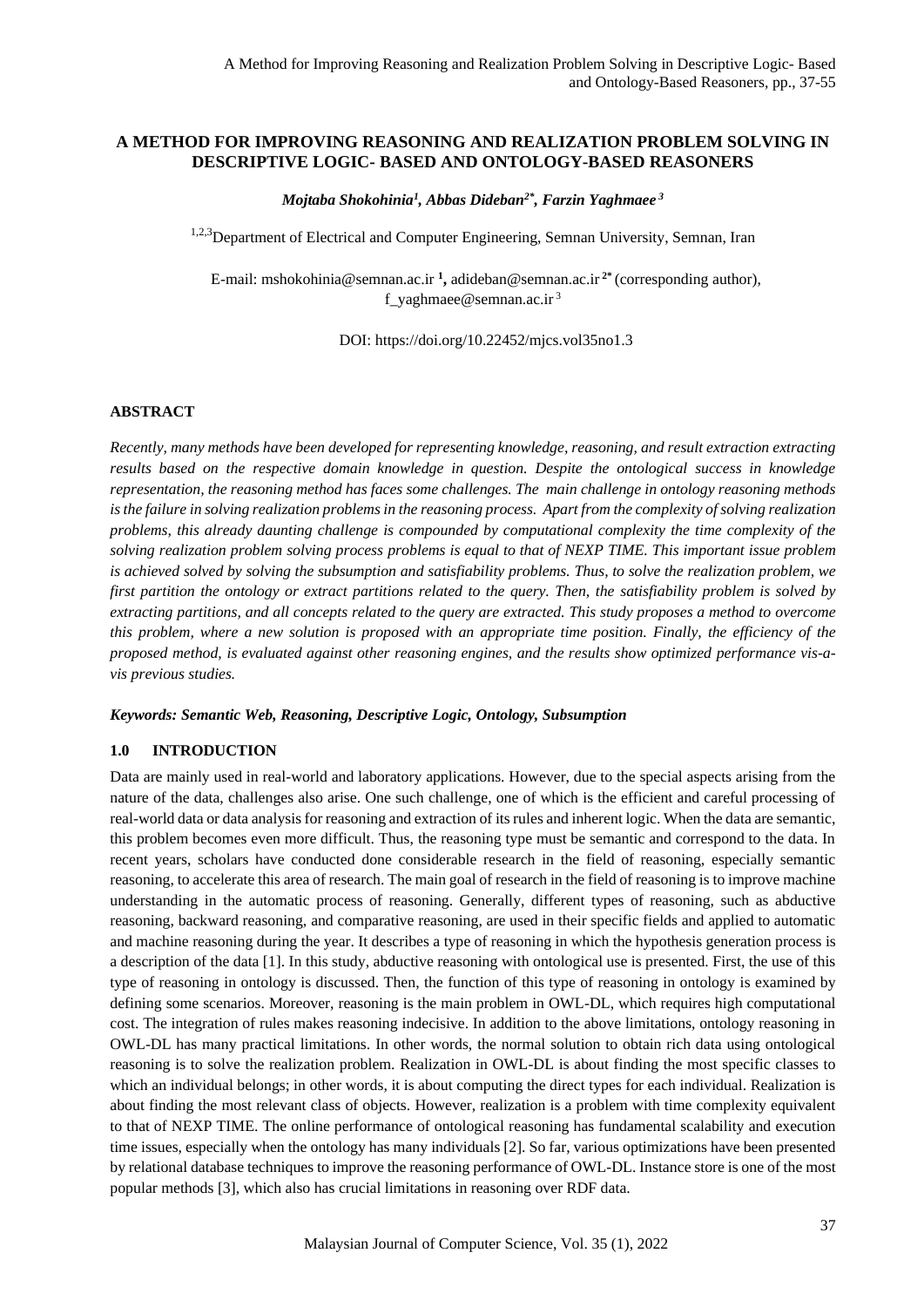Recently, many methods have been developed for representing knowledge, reasoning, and extraction results. Despite the ontological success in knowledge representation, the reasoning method faces some challenges. The lack of problem realization in the reasoning process is the most important challenge in ontology reasoning. Apart from the complexity of solving realization problems, this already daunting challenge is compounded by computational complexity. The time complexity of realizing and solving the problem is equal to NEXP time. In this study, an optimal solution with reasonable time complexity is proposed. In this study, the realization problem has been divided into its concepts and smaller sub-problems and solved to improve the ontology reasoning process. The main goal is to overcome the realization complexity. This is done by solving the subsumption problem and the satisfiability problem. To solve the realization problem, the ontology is first partitioned, or partitions are related to the query. Then, the satisfiability problem by extracting partitions, and extracting all concepts related to the query are extracted. Next, the subsumption is solved for each identified pair of concepts in the satisfiability problem is solved until the end of the presented algorithm. Concepts that are not included in each of the subsets are considered as answers to the query. The following two issues need to must be considered.

First, the concept of the query is the solution to the realization problem of individual A. For this concept, the most specific concept with respect to individual A is identified and then extracted. Second, at the end of the presented algorithm, the same concepts that are candidates for the most specific concept are obtained, whose sum is the final answer to the query. Thus, the new concepts are the best answer to the realization problem. In rare cases, it may also be an empty set where the sum of several empty sets is empty. The results show that this method works accurately. Thus, more time is saved and a faster answer is obtained. Moreover, the ontology partition shows that the proposed method achieves higher optimal proficiency than the existing methods. In the continuation of this article, the second part is dedicated to the literature review. The third part introduces descriptive logic and reasoning as basic concepts. The fourth part presents the methodology. The fifth part also provides a relevant example. The sixth part analyzes the results and studies the accuracy and execution time using the reasoning engines HermiT[4] and FaCT++ [5]. The results show that the proposed method outperforms the other methods. Finally, the seventh section is dedicated to the conclusions of the study.

# **2.0 LITERATURE REVIEW**

This section describes the work done in this regard. A reasonable and thorough proof method for backward compatibility reasoning is presented, as well as a fully abstract trace-based semantics for class libraries [6]. The authors of [7] suggest a modular reasoning system that reuses code by using uninterpreted predicates. A collection of publications on the history of medical sciences to find recurrent patterns of queries is examined in [8]. According to the suggested paradigm, the queries are represented in SQWRL, which provides a mechanism for applying temporal reasoners to answer inquiries about the history of science. Comparative reasoning models for various applications, such as RDF data where an agent is compared to other agents, are investigated by [9], [10]. A distributed reasoner with excellent efficiency in [11] is expressed. Its main limitation is that it only supports classification. More precisely, it is a distributed ontology classifier. According to [12], this reasoner is a meta-reasoner that uses a set of reasoners for inference, with its main drawback being its operation and query structure writing, which have made it unpopular. A free and open-source reasoner is introduced in [13]. Although this lightweight reasoner is highly efficient, it does not support many of the capabilities of a reasoner. The authors of [14] present the quality of crowdsourced relevance judgments regarding the ability to reason. This reasoner uses a forward-chaining inference engine whose efficiency is high and whose main problem is that it does not support the classification problem. A special model for inductive reasoning for searches and queries in the semantic web is presented in [15]. The main problem of this reasoner is its non-scalability, reducing its efficiency for large data sets. This model starts with detailed and specific rules and ends with general rules. The authors of [16] describe an automated user interface based on reasoning, a free and opensource Java programming language. This reasoner is an OWL 2 DL reasoner with excellent efficiency on small data sets. However, its efficiency decreases significantly as the volume of the ontology increases. One of the challenges with a search engine that considers semantic information is that it requires index information beyond the stored traditional information, including entity mentions and type relationships [17]. Moreover, the performances of different and the same data structure types are discussed, the different indexes are described, and the appropriate index type for semantic search under different conditions is determined. In [18], query ambiguity resolution by query expansion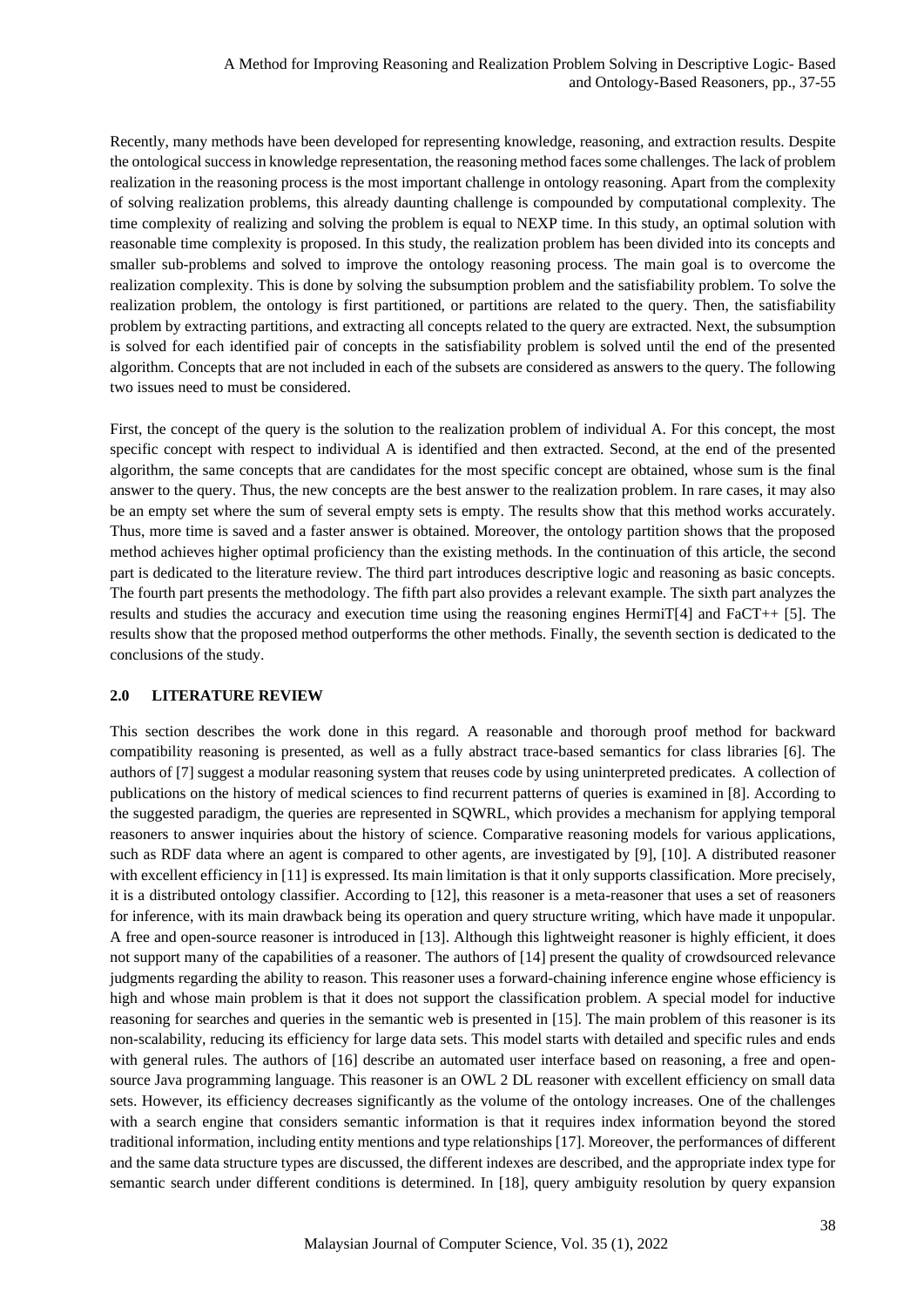using a statistical linguistic technique during semantic query formulation is described to retrieve relevant answers from a Holy Quran ontology. Finally, [19] presents a black-box approach to parallelizing current description logic (DL) reasoners for the Web Ontology Language (OWL), resulting in a parallel framework that can be used to existing OWL reasoners to speed up their categorization process.

Backward reasoning is another type of reasoning where the intended goal of the reasoning process is approached backward in order to examine the effective factors in achieving particular goals. This method is particularly in line with optimization. From another point of view, semantic reasoning can be divided into four classes. The solutions for semantic data reasoning model can also be divided into four main categories as follows:

The first group has extended the display of semantic data to add rules and facts to evaluate the capability of reasoning rules. The main shortcoming of these methods is that with the modification and extension of semantic data to improve reasoning ability and define rules and facts, the data usually lose their essential and natural structure as well as their main semantic features [20], [21], [22]. The second group includes usage-based methods. In other words, in these methods, the data are transformed into an ontology structure, and the semantic data are used in the common reasoning model of these data to improve the quality of usage. For example, in an IP TV recommender system, semantic data and current ontologies are used to infer the appropriate recommendations for each user [23], [24]. The third group includes the methods in which the data model and the type of reasoning in semantic data are first converted into a logic model, such as first-order logic (FOL) or other logic types, and then one of the reasoning mode in logic is used to conduct reasoning on semantic data [25], [26], [27].

The fourth group is the same as the third group, with only one difference. That is, in addition to converting the semantic data structure into temporal logic, the semantic data themselves are converted to the temporal data structure, and reasoning is performed by the middle logic on temporal data [28], [29]. According to [28], [29]. Compared with other simpler, informal, and innovative methods, ontological methods not only have more advantages in their simplicity but also in their integration. The development Ontology Web Language-Descriptive Logic (OWL-DL)-based ontology models shows that this technique is sometimes inefficient in defining and understanding complex relationships and descriptions. Therefore, the constructors in the OWL-DL language are chosen to support the decidable reasoning process. Any process beyond that has no possibility of reasoning in OWL-DL [30]. Therefore, OWL-DL does not include explicit constructors, such as user activities, which may be useful for modelling complex domains. Recently, the semantic web community has conducted studies on the possible extension of OWL-DL features, the results of which are logical languages, such as SWRL, as used in [31].

See Table 1 for a list of reasoners and their supporting features. One of the main features of the reasoner is realization, which is the most complex problem in DL. The authors introduce the concept of bundle in [32]. However, as it uses probabilistic and palette-based contexts, it requires a high computational cost and a long runtime, which is not efficient for large data sets. [33] States one of the first reasoners for descriptive logic. The main drawback of this reasoner is that it is used to solve subsumption problems and is not efficient for classification problems. [34] Introduces Clipper, a reasoner for conjunctive query answering based on queries. The main drawback of this reasoner is its high time complexity and inefficiency on large data sets. DBOWL reasoner is presented in [35], which is an OWL reasoner whose main advantage is its scalability. An important disadvantage of this reasoner is that it has a precomputation step, and the data must be precomputed before being input to the reasoner to convert it to the correct format for the reasoner. DeLorean describes a fuzzy reasoner that implements fuzzy logic well [36]. The main limitation of this reasoner is that the input data must be fuzzy, and it does not support non-fuzzy data. Another drawback of this reasoner is its high time complexity. DRAGON [37] is an OWL reasoner used in a distributed manner. The main disadvantage of this reasoner is that it does not support the classification problem and, therefore, cannot be used for some applications. The authors of [38] present the a reasoner based on conjunctive query answering for DL programs. It performs well in supporting descriptive logic, but its time complexity is very high, making it inefficient for real-world applications. The jCEL reasoner is a rule-based reasoner designed for descriptive logic. This reasoner uses a rulebased completion algorithm for inference. Its time and memory overhead are substantial (high time and space complexity) [39]. The reasoner introduced in [40] is very efficient in terms of time complexity. An important property of this reasoner is that it can reason in parallel until the inference is significantly reduced. However, its main drawback is its inefficiency in solving classification problems, rendering it useless for some applications. [41] states LiFR (Lightweight Fuzzy semantic Reasoner), which is a useful reasoner based on fuzzy logic. Since it is a first version and lightweight, its efficiency is good; however, it does not support much of the descriptive logic. [42] is a prototypical reasoner used to solve classification problems. Its performance in terms of time complexity is not reasonable, and it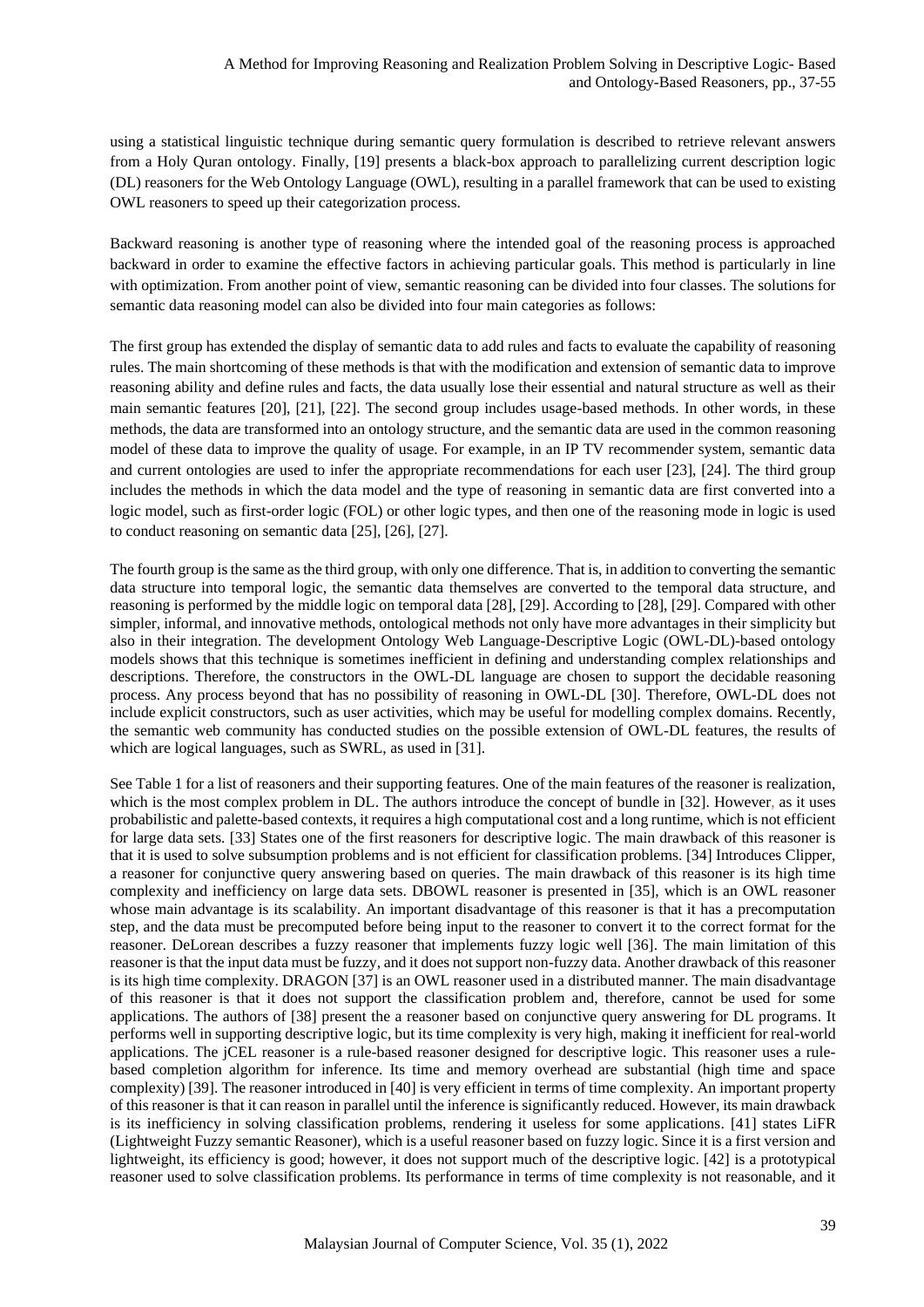does not support other descriptive logic problems. As can be seen in Table 1, only a few reasoners support the realization function. Against this background, this study aims to solve the realization problem efficiently, and the details are discussed in the following part. It proposes an efficient method for solving the realization problem based on satisfiability and subsumption problems. Computational complexity is the main problem in solving the realization problem. The proposed method manages to adequately address this drawback to some extent. The proposed method is implemented in a standard reasoner and is compared with other reasoners in a standard framework. The results revealed an optimized performance compared to previous studies. The criteria for assessment of the introduced reasoners in this framework are realization, classification and consistency.

# **3.0 DESCRIPTIVE LOGIC AND REASONING**

DLs belong to the formal family of knowledge representation. Many DLs are more accurate than propositional logic and less accurate than FOL. The main problems of DLs are decidable such that a logical and competent procedure has been developed for them. DLs are used in artificial intelligence to describe and reasoning about the relationships between concepts in the application domain. DLs provide a formal and logical definition for ontologies and a semantic web. General, DLs model concepts, roles, individuals, and correlations thereof. An axiom (i.e., a logical statement related to the roles and/or concepts) is modelled in the most basic concept in DLs. Ontology is the precise and formal description of the features of the context of study. In addition, it defines a common word for all researchers who want to share information about a particular domain. In general, ontology languages presented for the semantic web are a syntactic variant of DLs [43]. In DLs, there are two different meanings of Terminological Box (TBox) and Assertional Box (ABox). In a general sense, TBox contains sentences describing concept hierarchies (i.e., the relationship between concepts), while ABox contains sentences indicating where in the hierarchy individuals belong (i.e., the relationship between individuals and concepts). For example: ""Every employee is a person,"" is related to TBox. ""Bob is an employee,"" is related to ABox.

The FOL syntax is defined as a series of legal symbols in DL. In contrast to FOL, DL has some known syntactic variants. Different operators are defined by recursive definitions in the DL family. A group of these operators, such as intersection or conjunction of concepts, union or disjunction of concepts, negation or complement of concepts, and universal and existential restrictions, are presented in FOL. Other operators, such as inverse, transitivity, and functionality involving operators with limitations on roles are related to FOL. A list of operators and DL symbols are presented in Table 2. In addition to showing the formal relationships among concepts, DL must be able to answer the questions about certain concepts. Database-query-likes are the most commonly proposed queries, such as:

- 1. Instance checking [is a particular instance (member of ABox and member of a particular concept)].
- 2. Relation checking (includes a relationship/role between two instances; in other words, A has the same attributes as B).
- 3. Subsumption (is a concept that is a subset of another concept).
- 4. Concept consistency (there is no contradiction among the definitions or chain of definitions).

In addition to the reasoners presented in Table 3, reasoning can also be used in various search engines. In other words, semantic search engines use reasoning on semantic data and RDF data when answering the related query. The following tables, provide a list of semantic search engines that use reasoning, and their reasoning types.

JESS [52] is an SWRL-enabled rule-based reasoner like PELLET [49], KAON2 [53], HOOLET [3], SHER [54]. The rule-based reasoner employs "If-Then-Else" statements and has two reasoning strategies: forward and backward chaining. The main challenge for rule-based reasoners is to change the number or all of the rules in the inference every time a change is made. These challenges make changes and maintenance difficult for this type of reasoner. The table below lists some other reasoners as variations of rule-based reasoners whose basis is the "If-Then-Else" statements. Some other reasoners like FACT [55] and FACT ++ [56] are not rule-based. They are tableaux-based reasoners for expressive description logics covering OWL and OWL2. This type of reasoners is based on formal logic and is more descriptive like rule-based reasoners. Therefore, description-logic-based reasoners are very complicated to design and implement. Nevertheless, they are very descriptive and can be easily adapted to reasoning strategies since the main concepts of description logic are applied to the reasoning algorithm.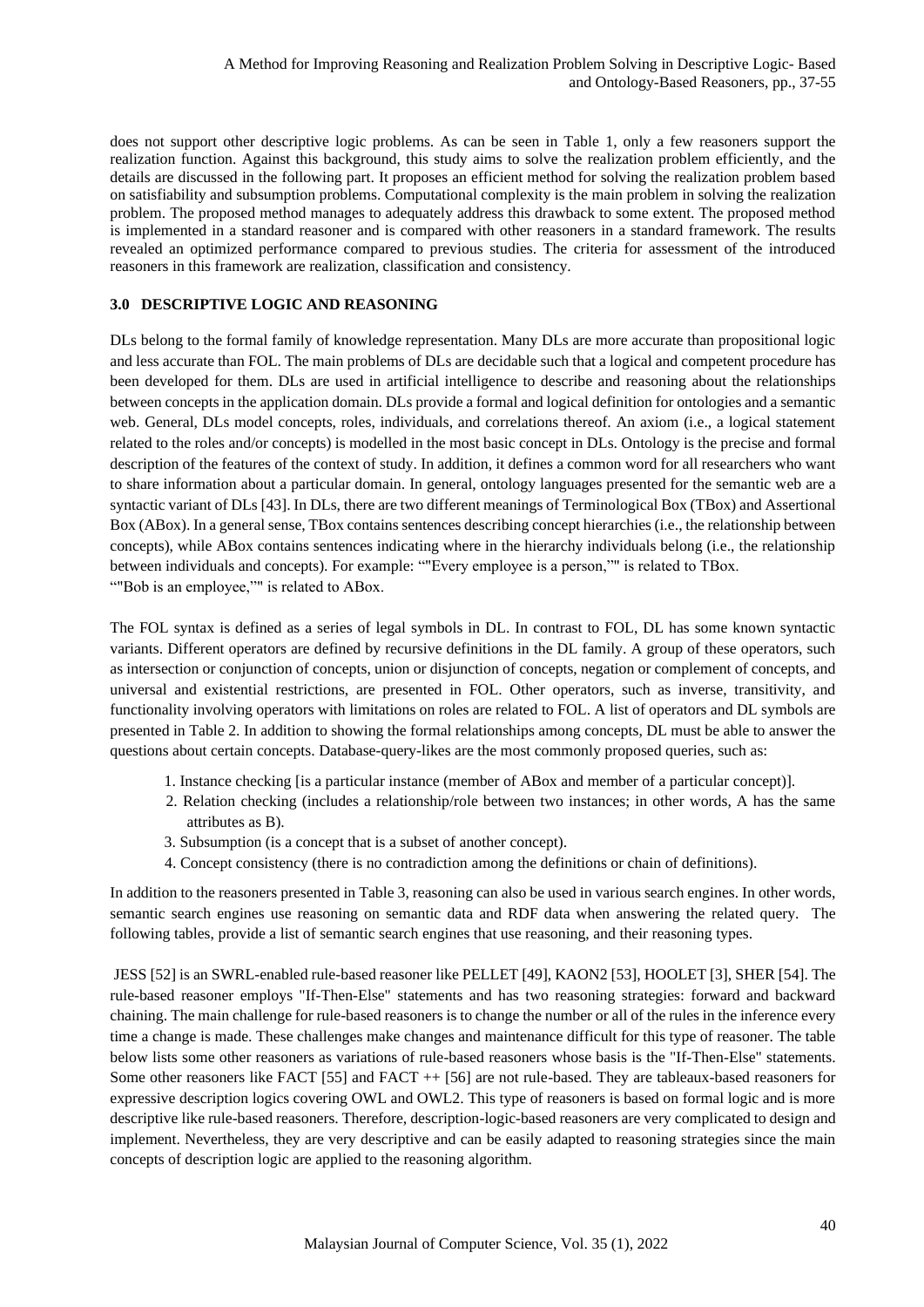| <b>Reasoner</b>            | <b>Institution</b>                                      | <b>License</b>                                                      | <b>Details</b>                                                                                                                                              | <b>Supported Reasoning Services</b> |                |                          |                    |                    |                |
|----------------------------|---------------------------------------------------------|---------------------------------------------------------------------|-------------------------------------------------------------------------------------------------------------------------------------------------------------|-------------------------------------|----------------|--------------------------|--------------------|--------------------|----------------|
|                            |                                                         |                                                                     |                                                                                                                                                             | <b>Satisfiability</b>               |                | Entailment   Consistency | <b>Explanation</b> | <b>Realization</b> | OWL            |
| <b>BUNDLE</b> [32]         | University of Ferrara                                   | AGPL License version 2.0                                            | Probabilistic reasoner based on Pellet                                                                                                                      | Yes                                 | Yes            | Yes                      | Yes                | No                 | Yes            |
| <b>CEL</b> [33]            | Technische Universität<br>Dresden                       | Apache License 2.0 (CEL) / GNU Lesser<br>General Public License 3.0 | Lisp-based reasoner                                                                                                                                         | Yes                                 | No             | Yes                      | No                 | N <sub>o</sub>     | Yes            |
| Clipper [34]               | Vienna University of<br>Technology                      | Apache 2.0                                                          | Reasoner for conjunctive query answering over Horn-SHIQ ontology<br>via query rewriting                                                                     | No                                  | N <sub>o</sub> | No                       | No                 | No                 | Yes            |
| DBOWL <sup>[35]</sup>      | University of Malaga                                    | <b>GNU General Public License</b>                                   | scalable reasoner for OWL ontologies with very large Aboxes                                                                                                 | Yes                                 | N <sub>o</sub> | Yes                      | No                 | No                 | No             |
| DeLorean [36]              | Not given                                               | Published under NA                                                  | Fuzzy rough Description Logic reasoner                                                                                                                      | Yes                                 | Yes            | Yes                      | Yes                | Yes                | Yes            |
| <b>DRAGON</b> [37]         | University of Paris 8,<br><b>IUT</b> of Montreuil       | <b>LGPL</b>                                                         | OWL reasoner that supports distributed reasoning over a networked<br>ontologies                                                                             | N <sub>o</sub>                      | Yes            | Yes                      | N <sub>o</sub>     | No                 | Yes            |
| <b>DReW</b> [38]           | Vienna University of<br>Technology                      | Apache 2.0                                                          | DReW is a reasoner for DL-Programs over Datalog-rewritable<br>Description Logics for Conjunctive query Answering                                            | N <sub>o</sub>                      | N <sub>0</sub> | No                       | N <sub>o</sub>     | No                 | Yes            |
| <b>Jcel</b> [39]           | Technische Universität<br>Dresden                       | Apache License 2.0 and GNU Lesser<br>General Public License 3.0     | Free open-source Java-based reasoner for EL+ and supports parts of the<br>OWL 2 EL profile                                                                  | Yes                                 | Yes            | Yes                      | No                 | No                 | Yes            |
| Konclude [40]              | University of Ulm,<br>derivo GmbH                       | LGPL 2.1                                                            | Parallel, high-performance reasoner for the Description Logic<br>SROIOV(D)                                                                                  | Yes                                 | Yes            | Yes                      | No                 | Yes                | No             |
| <b>LiFR</b> [41]           | Centre for Research<br>and Technology Hellas<br>(CERTH) | <b>GNU LGPL</b>                                                     | Lightweight Fuzzy DL Reasoner, capable of performing in resource-<br>constrained devices                                                                    | Yes                                 | Yes            | Yes                      | No                 | No                 | No             |
| <b>MORe</b> [42]           | University of Oxford                                    | <b>GNU Lesser GPL</b>                                               | MORe uses module extraction techniques to classify ontologies<br>combining reasoners especially optimised for different OWL 2 profiles                      | Yes                                 | No             | No                       | No                 | No                 | Yes            |
| <b>ELK</b> [44]            | Not given                                               | GNU GPL v3                                                          | Reasoner for log-linear description logics, a probabilistic logical<br>formalisms that combines description logics and log-linear models                    | No                                  | Yes            | No                       | N <sub>o</sub>     | Yes                | Yes            |
| fuzzyDL [45]               | $ISTI - CNR$                                            | Published under NA                                                  | Free Java/C++ based reasoner for fuzzy SHIF with concrete fuzzy<br>concepts                                                                                 | Yes                                 | Yes            | Yes                      | N <sub>0</sub>     | No                 | Yes            |
| <b>DistEL</b> [46]         | Wright State University                                 | Published under NA                                                  | Distributed reasoner that runs on a cluster of machines                                                                                                     | No                                  | N <sub>o</sub> | No                       | N <sub>o</sub>     | Yes                | N <sub>o</sub> |
| Chainsaw <sup>[47]</sup>   | University of<br>Manchester                             | <b>LGPL</b>                                                         | OWL 2 DL reasoner for very large ontologies                                                                                                                 | Yes                                 | Yes            | Yes                      | No                 | Yes                | Yes            |
| <b>BaseVISor</b><br>$[48]$ | VIStology Inc.                                          | Academic and research use free of<br>charge                         | Forward-Chaining inference engine based on Rette                                                                                                            | Yes                                 | Yes            | Yes                      | Yes                | Yes                | Yes            |
| <b>Pellet</b> [49]         | Clark & Parsia, LLC                                     | AGPL v3                                                             | Free open-source Java-based reasoner for OWL 2 and SWRL                                                                                                     | Yes                                 | Yes            | Yes                      | Yes                | Yes                | Yes            |
| <b>JFact</b> [50]          | University of<br>Manchester                             | LGPL                                                                | pure Java port of FaCT++, with versions for Owlapi $3.x$ and $4.x$                                                                                          | Yes                                 | Yes            | Yes                      | No                 | Yes                | No             |
| <b>ELepHant</b> [51]       | Not given                                               | Apache License, Version 2.0                                         | Consequence-based reasoner that currently supports part of the OWL 2<br>EL fragment for the reasoning tasks classification, consistency and<br>realization. | No                                  | N <sub>0</sub> | Yes                      | No                 | Yes                | Yes            |
| $FacT++[5]$                | University of<br>Manchester                             | LGPL                                                                | Free (LGPL) highly optimised open-source $C++$ -based tableaux<br>reasoner for OWL 2 DL                                                                     | Yes                                 | Yes            | Yes                      | Yes                | Yes                | Yes            |
| HermiT [4]                 | University of Oxford                                    | <b>LGPL</b>                                                         | OWL 2 DL reasoner                                                                                                                                           | Yes                                 | Yes            | Yes                      | Yes                | Yes                | Yes            |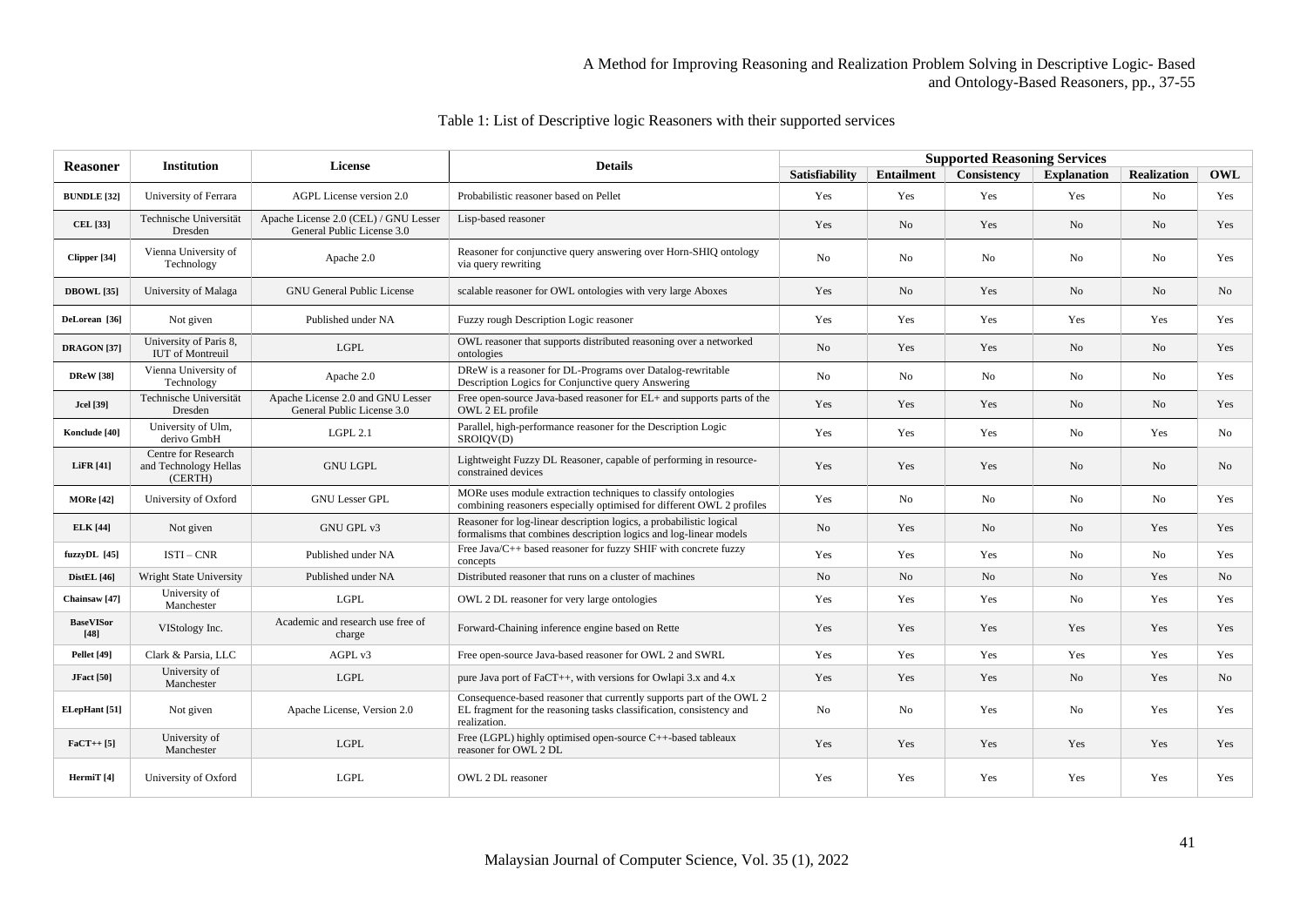| <b>Symbol</b>            | <b>Description</b>                      | <b>Example</b>  | <b>Read</b>                                               |
|--------------------------|-----------------------------------------|-----------------|-----------------------------------------------------------|
|                          | I is a special concept with every       |                 | Top                                                       |
|                          | individual as an instance               |                 |                                                           |
| Τ                        | Empty concept                           |                 | <b>Bottom</b>                                             |
| $\Box$                   | Intersection or conjunction of concepts | $C \sqcap D$    | $C$ and $D$                                               |
| $\perp$                  | Union or disjunction of concepts        | $C \sqcup D$    | $C$ or $D$                                                |
| $\overline{\phantom{0}}$ | Negation or complement of concepts      | $\neg C$        | Not $\mathcal C$                                          |
| A                        | Universal restriction                   | $\forall R. C$  | All $\mathbf{R}$ -successors are in $\mathbf{C}$          |
| $\exists$                | <b>Existential restriction</b>          | $\exists R. C$  | An $\mathbf R$ -successor exists in $\mathbf C$           |
| 드                        | Concept inclusion                       | $C \subseteq D$ | All $C$ are $D$                                           |
| $\equiv$                 | Concept equivalence                     | $C \equiv D$    | $\boldsymbol{C}$ is equivalent to $\boldsymbol{D}$        |
| ≐                        | Concept definition                      | $C \doteq D$    | $C$ is defined to be equal to $D$                         |
|                          | Concept assertion                       | a: C            | $\boldsymbol{a}$ is a $\boldsymbol{C}$                    |
|                          | Role assertion                          | $(a, b)$ : R    | $\boldsymbol{a}$ is <b>R</b> -related to $\boldsymbol{b}$ |

| Table 2: List of operators and DL symbols |  |
|-------------------------------------------|--|
|-------------------------------------------|--|

Table 3: List of search engines with reasoners

| <b>Search Engines</b>     | <b>OWL-DL</b><br><b>Entailment</b> | <b>Supported Expressivity For</b><br><b>Reasoning</b>                | <b>Reasoning</b><br><b>Algorithm</b> | <b>Rule Support</b>                  |
|---------------------------|------------------------------------|----------------------------------------------------------------------|--------------------------------------|--------------------------------------|
| <b>PELLET</b> [49]        | Yes                                | SROIQ(D)                                                             | Tableau                              | Yes (SWRL-DL<br>Safe Rules)          |
| <b>JESS</b> [52]          | <b>Yes</b>                         |                                                                      | Rule – Based                         | Yes (SWRL)                           |
| <b>KAON2</b> [53]         | Yes                                | SHIQ(D)                                                              | Reasoning &<br>Datalog               | Yes (SWRL-DL<br>Safe Rules)          |
| HOOLET <sup>[3]</sup>     | Yes                                |                                                                      | First- Order<br>Prover               | Yes (SWRL)                           |
| <b>SHER</b> [54]          | <b>Yes</b>                         | <b>SHN</b>                                                           | Rule – Based                         | Yes (SWRL-DL<br>Safe Rules)          |
| <b>FACT</b> [55]          | Yes                                | <b>SHIQ</b>                                                          | Tableau                              | N <sub>0</sub>                       |
| $FACT++[56]$              | Yes                                | SROIQ(D)                                                             | Tableau                              | N <sub>0</sub>                       |
| <b>RACERPRO [57]</b>      | Yes                                |                                                                      | Tableau                              | Yes (SWRL-not<br>fully support SWRL) |
| <b>JENA</b> [58]          | Yes                                | Varios Reasoner<br>(incomplete for nontrivial)<br>description logic) | Rule - Based                         | Yes (own Rule<br>Format)             |
| <b>F-OWL [59]</b>         | Yes                                |                                                                      | Tableau                              | Yes (own Rule<br>Format)             |
| <b>SWEETRULES</b><br>[60] | N <sub>o</sub>                     |                                                                      | Rule - Base                          | Yes (SWRL,<br>RuleML, Jess)          |
| <b>OWLIM</b> [61]         | N <sub>0</sub>                     | R-entailment                                                         | Rule - Based                         | Yes (own Rule<br>Format)             |
| <b>BASEVISOR</b> [62]     | N <sub>o</sub>                     | R-entailment                                                         | Rule - Based                         | Yes (SWRL,<br>RuleML, Jess)          |

### **4.0 METHODOLOGY**

As mentioned in the previous part, ontology reasoning has significant limitations in its realization; therefore, this study aims to find a solution to improve it. The main limitation of ontology reasoning is its inability to solve the realization problem. Until now, various solutions have been used to overcome this inability.

The approach used in this study is to logically separate the realization problem. In other words, instead of choosing a particular subcategory of ontology, this study finds an answer to the realization problem by dividing it into some subcategories and then solving these subcategories. In this way, computational cost and inefficiency are avoided by minimizing the problem. In general, the advantages of this innovation can be summarized as follows: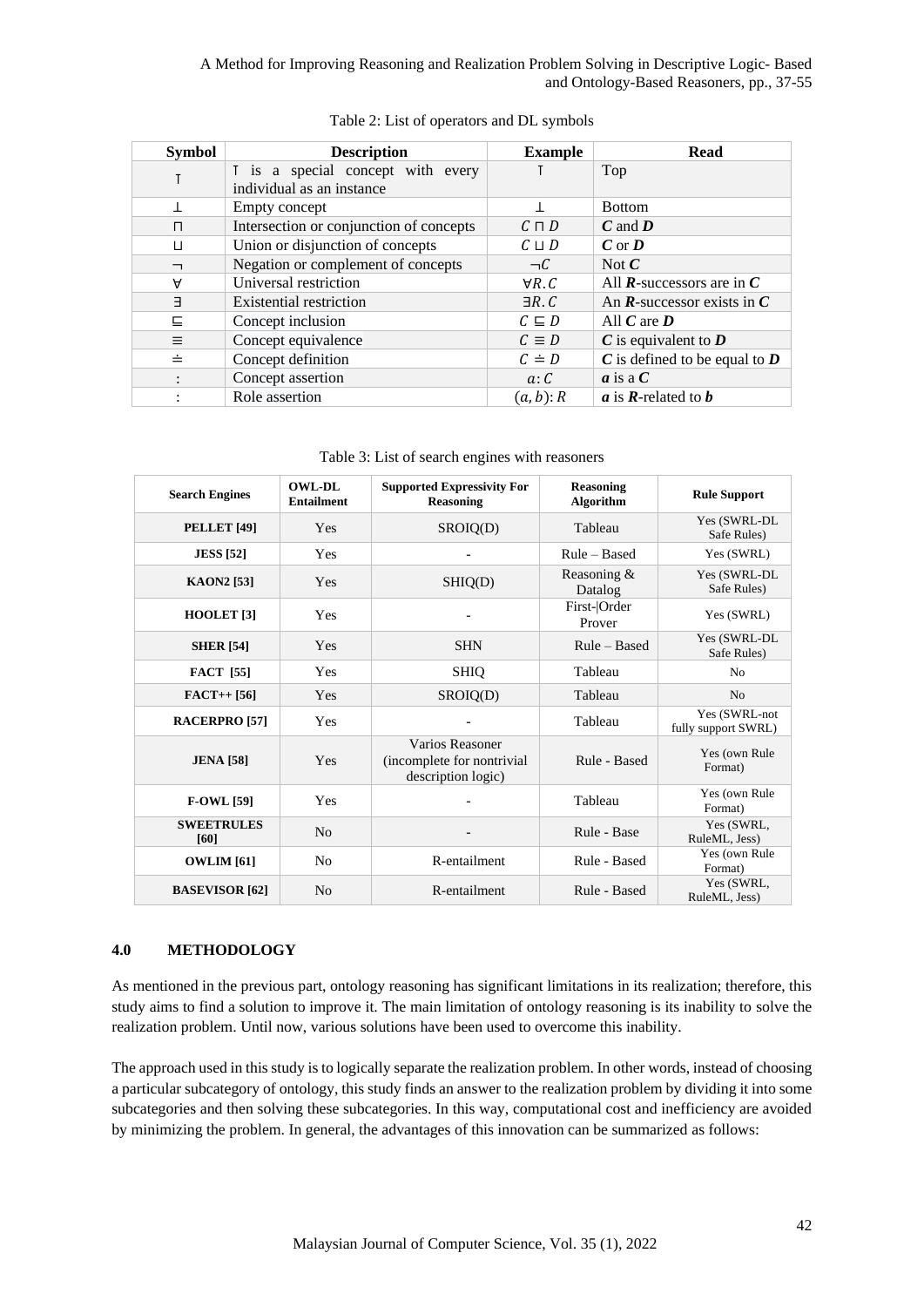- 1. Solving the realization problem in semantic reasoning.
- 2. Break up the realization problem to subsumption and satisfiability problems.
- 3. Solving the realization problem in Polynomial time.
- 4. Reasoning time is improved and the faster response is achieved.
- 5. Better precision and proficiency vis-a-vis the existing methods

In general, the realization problem can be divided into the following subcategories:

\* Satisfiability of the concept: diagnosis of the concept considering the individual's affiliation based on their description.

\* Subsumption of the concept: determining whether d concept d follows c, which means that c is more general than d.

In contrast, the realization problem can be defined as ""finding a concept considering where an individual has the most attachment.." To solve either of the above two problems, it is necessary to separate them and integrate their results.

Based on the definition of DL, each DL-based reasoning system consists of a TBox and an ABox, which we have already discussed.

Then, having a common TBox and ABox is necessary to solve and integrate the two problems [\[63\]](#page-17-0). However, TBox possibly expands from one problem to another, but it does not harm the totality of the problem. Thus, the following theorem is considered [\[63\]](#page-17-0):

**Theorem 1:** Assume that *T* is an acyclic TBox (terminology) and *T*′ is its expansion. Then:

- 1. *T* and *T*′ have the same name and symbol.
- 2. *T* and *T*′ are equivalent.
- 3. Both *T* and *T*′ are definitorial.

**Proof:**  $T_1$  is a terminology. Assume  $A \equiv C$  and  $B \equiv D$  are  $T_1$  definitions that *B* occurs in *C*. By contrast, assume  $C'$  is a concept that is resulted from the substitution of each *B* repetition in  $C$  with  $D$  and assume that  $T_2$  uses a terminology that is resulted from the substitution of  $A \equiv C$  with  $A \equiv C'$  in  $T_1$ .

Thus, both terminologies have the same name and symbol. Both terminologies have the same model because  $T_2$ resulted from  $T_1$  through a substitution.

Then, satisfiability and subsumption can be solved at the same time by considering the same TBox and ABox for a domain. The realization problem is formally defined before solving any of these problems. All the following formal definitions are extracted from [\[63\]](#page-17-0).

### **Definition 1 (realization):**

Given an ABox of *A*, Concept *C*, individual *a* and a set of concepts, find C as the *most specific concepts* from the set such that  $A \models C(a)$ .

An individual is called *a* and a collection of concepts are given. Find *c* (most specific concept) from the collection of concepts, such that  $A \models C(a)$ .

The definition of the most specific concept is as follows:

### **Definition 2 (most specific concept):**

Assume *A* is an ABox in DL and *a* is an individual in *A*. *C* concept is called the most specific concept for *a*. Based on *A*, MSC(*A*,*a*) can be written for each *b* concept in DL.  $A \models D(a)$  implies that  $C \subseteq D$ .

Clearly, when MSC  $(A,a)$  is specified to determine whether *a* is an example of *D* concept, it is enough to check whether MSC(*A*,*a*) follows *D* concept.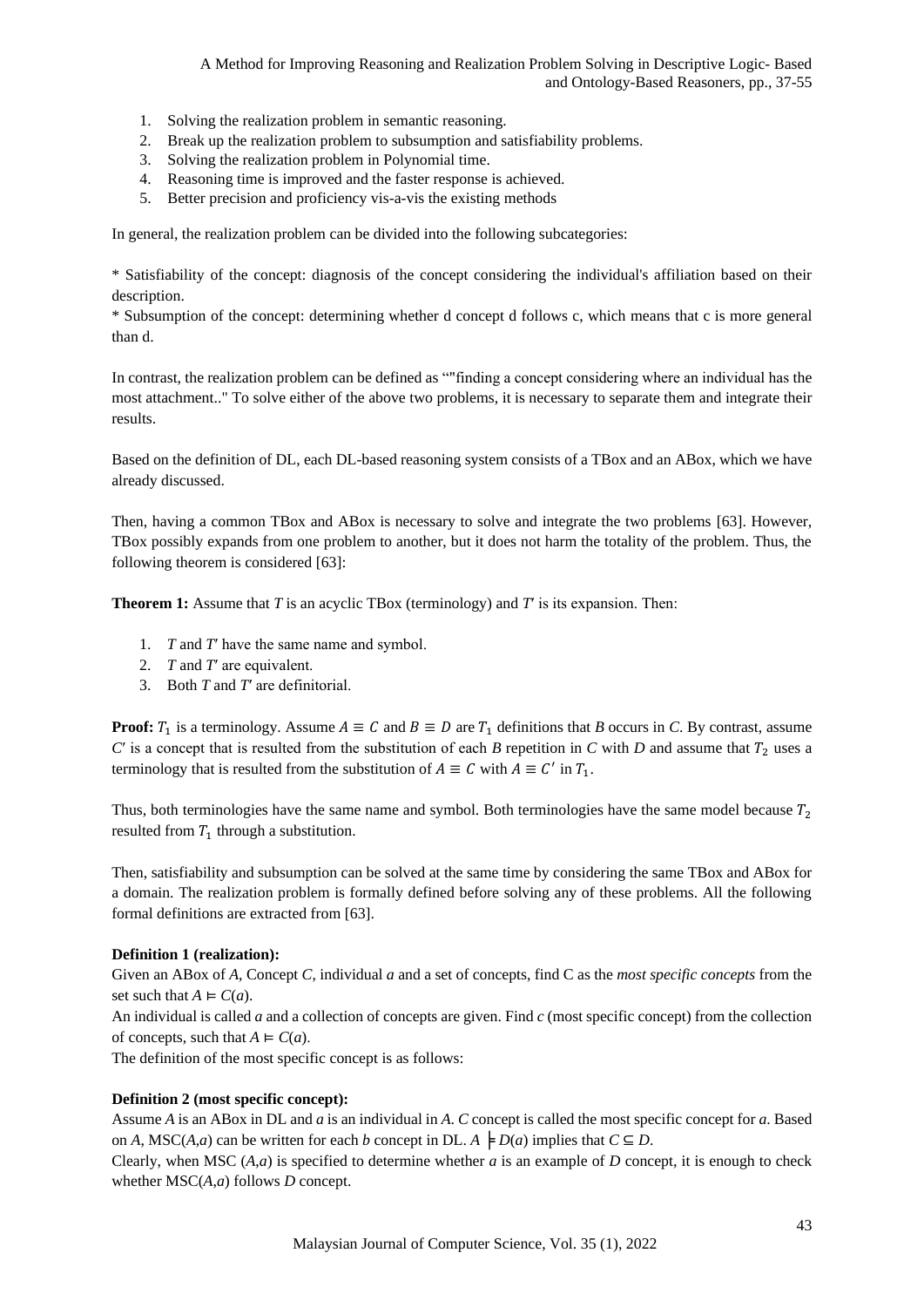As mentioned previously, the realization problem involves finding an individual that has the most relevance to a concept. Then, the difficulty regarding the reasoning of this problem involves finding the most relevance to a concept, which needs a full investigation of the TBox and ABox structures.

This study aims to solve the realization problem by solving subsumption and satisfiability, which are simple problems. First, the formal definitions are discussed. Then, the main method is presented.

# **Definition 3 (satisfiability):**

Based on *T*, *C* concept is satisfiable if the *I* model exists in *T*, such that  $C<sup>I</sup>$  is not empty.

# **Definition 4 (subsumption):**

Let *T* be a TBox (terminology), a concept *C* is subsumed by a concept *D* with respect to *T* if  $C^1 \subseteq D^1$  for every model *I* of *T*. In this case, we write  $C \subseteq_T D$  or  $T \models C \subseteq D$ .

By contrast, in specific conditions, the satisfiability problem may turn into the subsumption problem. Thus, solving the subsumption-like subcategories to meet the realization satisfaction is enough to solve the realization problem. Based on [\[63\]](#page-17-0), satisfiability can be decreased into subsumption. Consider the following theorems:

**Theorem 2:** For *D* and *C* concepts: *C* is unsatisfiable **if and only if** *C* is subsumed by empty concept ⊥. Proof: Refer to [\[63\]](#page-17-0).

# **Theorem 3:** For *D* and *C* concepts:

*C* and *D* are equivalent if and only if *C* is subsumed by *D* and *D* is subsumed by *C*.

Proof: Refer to [\[63\]](#page-17-0).

Based on the two previously presented problems, the realization problem can be solved solely through subsumption. Thus, for solving realization:

- 1. Assume *A* is the collection of concepts in realization and *a* is the individual.
- 2. The satisfiability problem for *A* collection is solved based on *a*, and the collection of concepts is assumed to satisfy *a* in *R* collection.
- 3. The subsumption is solved for all possible pairs of *R* collection, and MSC(*R*,*a*) is achieved.
- 4. According to the fact that satisfiability is reducible to subsumption, at the second level, subsumption is used to solve the satisfiability problem.

The main challenge is the efficiency of this method for collections with a large number of concepts. In the following part, an algorithm for reducing and optimizing the primary concept collection is presented. In other words, a solution to the ontology partitioning problem is derived. After partitioning the ontology into different sub-ontologies, the procedure for solving the realization problem for one of the sub-ontologies is performed. In ontology partitioning, ontology O is partitioned into a collection of modules, that are not necessarily disjoint, such that the union of all modules is equal to O. The partition function is then formally defined as follows:

# **Definition 5 (ontology partitioning function):**

*Partition*(
$$
O
$$
)  $\rightarrow$   $M = \{ \{M_1, M_2, ..., M_n \} | \{M_1 \cup M_2 \cup ... \cup M_n \} = O \}$ 

According to the fact that correlation among concepts is achieved through the ontology structure, an acyclic graph is used for ontology partitioning.

In this case, graph  $O = (C,D)$ , where *C* is the collection of concept and *D* is the dependency collection of concepts. Then, this procedure ontology is changed into a multipartite graph, such that the result of the query might exist in one or some parts of the graph. If the query results exist in one part of the graph, then only that part of the graph is investigated because of its independence from different parts. Other ontology parts are not checked.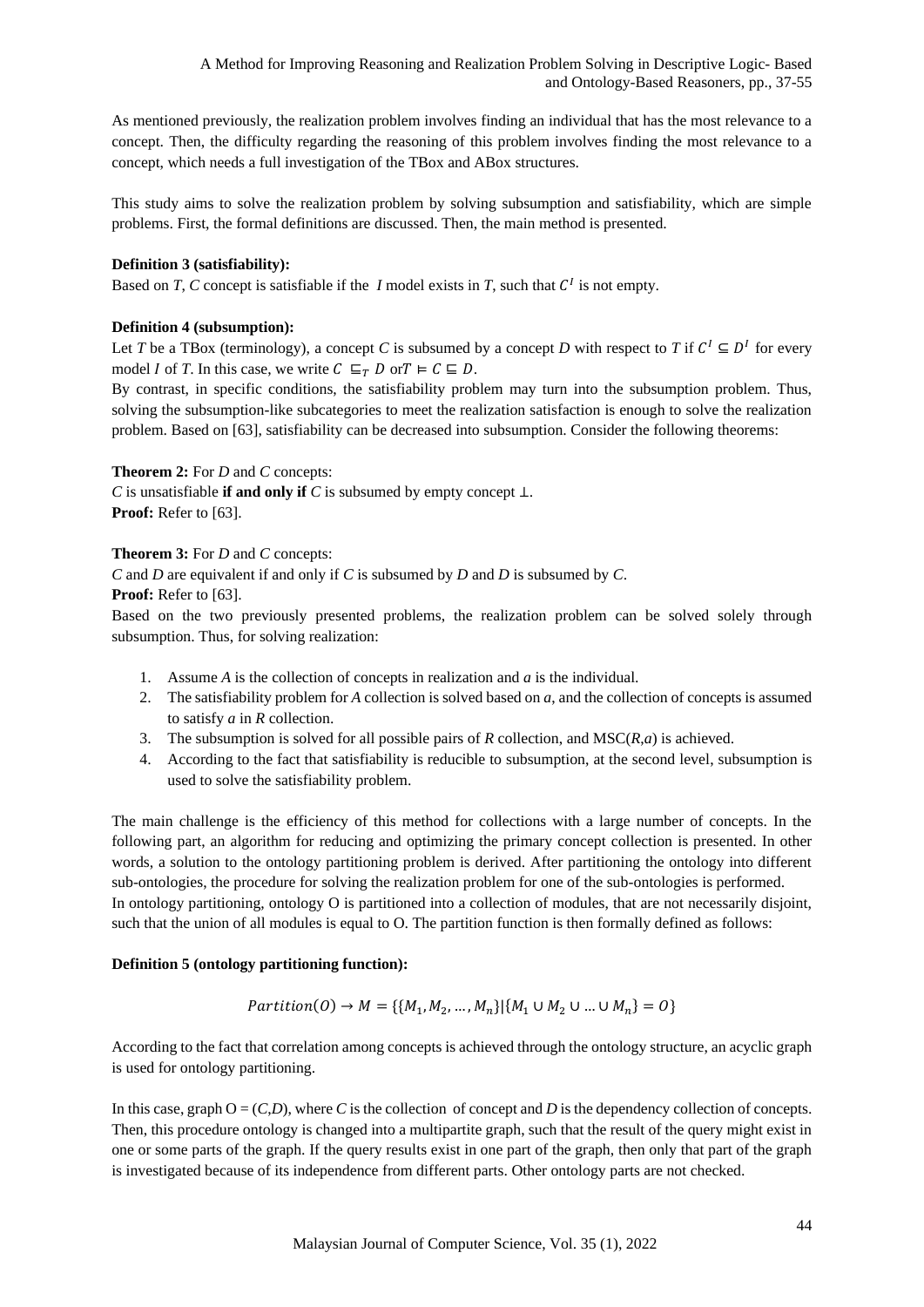The proof of the presented idea is as follows:

Let suppose that, after doing the graph partitioning, the related part of ABox *A* (with Tbox *T*) to query *q* is *p*. Then, we solve the satisfiability problem in p:

 $\exists I \in p, C^I \text{ is not } \bot$  (1)

So, we find all *C* in p that are satisfiable and put them all in *R*:  $R = \{R_1, R_2, ..., R_n\}, R_i$  is satisfiable concept in  $p$  (2)

Then, for all pairs of satisfiable concepts in *R*, we solve subsumption problem as follows:  $\forall (i1, i2) \in R, \forall I \in T$  $\Gamma \sqsubseteq D^I$ (3)

If *i1* is subsumptive to *i2*, then *i1* is removed from *R*. We apply relation (3) for every pair of *i1* and *i2* since there is no candidate *i1* and *i2* and we name new R as R'. Then we apply all concepts in R' to individual  $a$  such that:

 $\forall C \in R'$  if  $A \not\in C(a)$  then remove C from R' (4)

So  $R'$  has a candidate  $msc(A, a)$  such that the real most specific concept  $A$  and a is in  $R'$ .

On the other hand, according to theorem 1,2,3 and [\[63\]](#page-17-0) we can solve satisfiable problem (relation (1)) using only the subsumption problem. So we find candidate solutions for realization problem in reasonable time and we use only the subsumption problem.

The general problem solving procedure is the same as it is shown in Figure 1. The pseudo code of the algorithm is shown in Figure 2.

In line 3 from Fig 2, we used ontology partitioning algorithm based on [\[64\]](#page-17-1) approach which describes that using the pseudo code format in Fig 1. After partitioning ontology into parts and selecting a relevant part(s) in the ontology partitioning phase, the important point is to combine and merge query answers from relevant parts to produce the final answer.

In other words, we must prove that the final answer can be produced from instance checking through independent Abox. Before the definition of respective theorem, we should declare some relevant terms [\[65\]](#page-18-0).

### **Definition 6: Abox graph**

One Abox graph for Abox A, is AG (A) that contains vertex set V, edge set U and the following function:

 $F: E \to \{ (a, b) | a, b \in A \}$  (5)

Each vertex is related to one individual and AG (A) is directed as a multipartite graph.

### **Definition 7: (Abox dependency)**

Two connected Abox  $A_1$  and  $A_2$  are given such that  $A = A_1 \cup A_2$ . If  $A_1$ ,  $A_2$  are dependent, Abox graph A is connected, and If  $A_1$ ,  $A_2$  are independent, Abox graph A is disconnected.

So, we can declare the following theorem.

#### **Theorem 4: Independent Abox and Instance checking**

Two connected Abox  $A_1$  and  $A_2$  are given such that  $A = A_1 \cup A_2$ . If  $A_1, A_2$  are independent then for each query realization, we have Φ and Tbox T:

 $\langle T, A \rangle = \Phi$  if and only if  $\langle T, A_1 \rangle = \Phi$  or  $\langle T, A_2 \rangle = \Phi \Phi$ .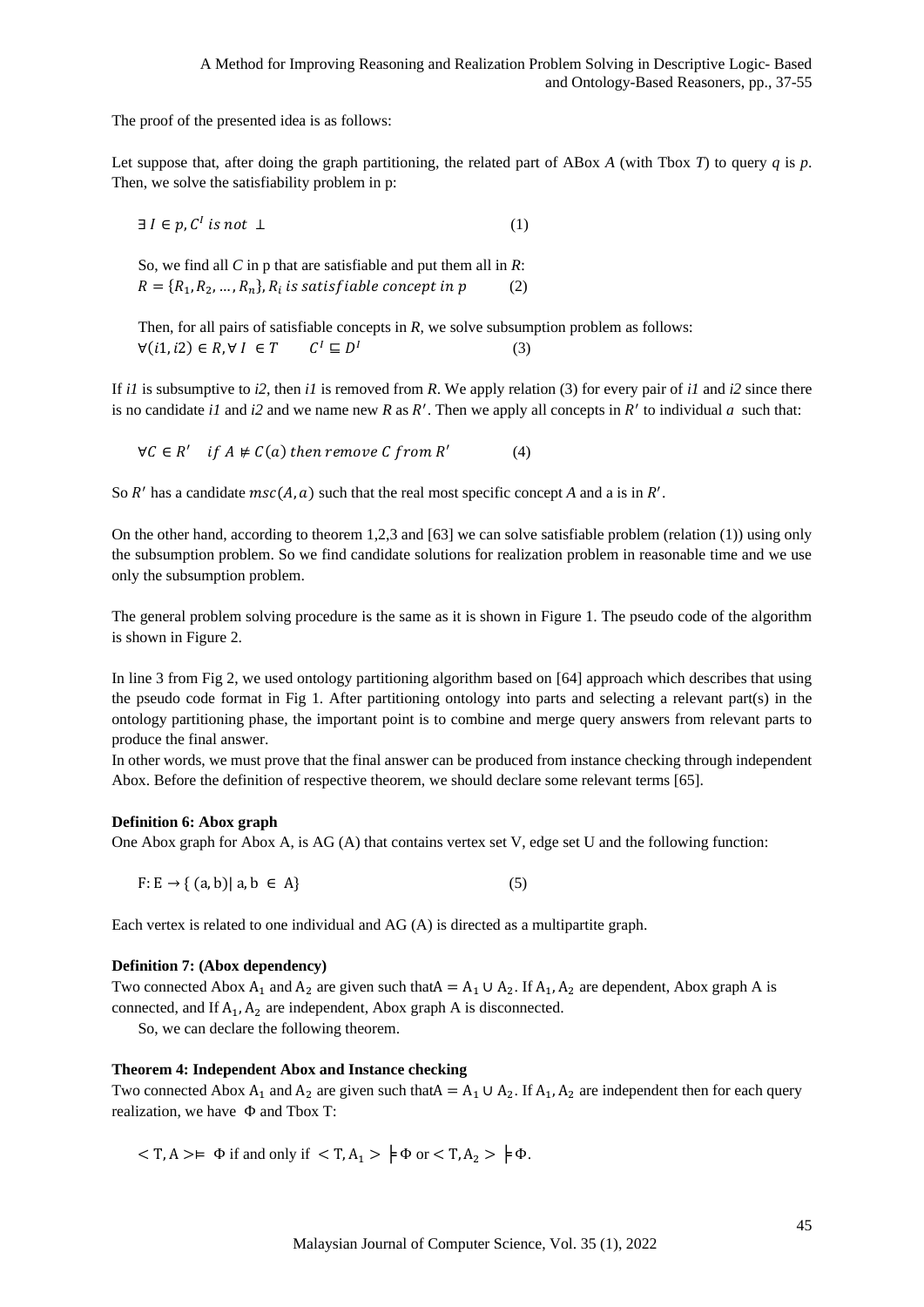

Fig.1: Overall proposed process

### Algorithm 1 Realization Solving

1: procedure ONTOLOGY—PARTITIONING(ABOX A, QUERY  $q$ , INDIVIDUAL  $(a)$ Make ontology partitioning using Overlapped – Ontology –  $Partitioning(A)$  $2:$ Select dependent part p according to q from partitions  $3:$  $4:$ Solve Realization according to p return  $Solve - Realization(p,q,a)$  $5:$ 6: end procedure 7: procedure SOLVE—REALIZATION(ABOX p, QUERY q, INDIVIDUAL a) Solve Satisfiability $(p,q,a)$  and store results in R 8: while no subsumption problem exists do  $9:$ for each pair of items  $(i1,i2)$  in R do  $10:$ Solve subsumption(i1,i2) problem and store results in  $S$  $11:$ end for  $12:$  $13:$ end while

return  $S$  as a result  $14:$ 

```
15: end procedure
```
Fig.2: Proposed algorithm for the realization problem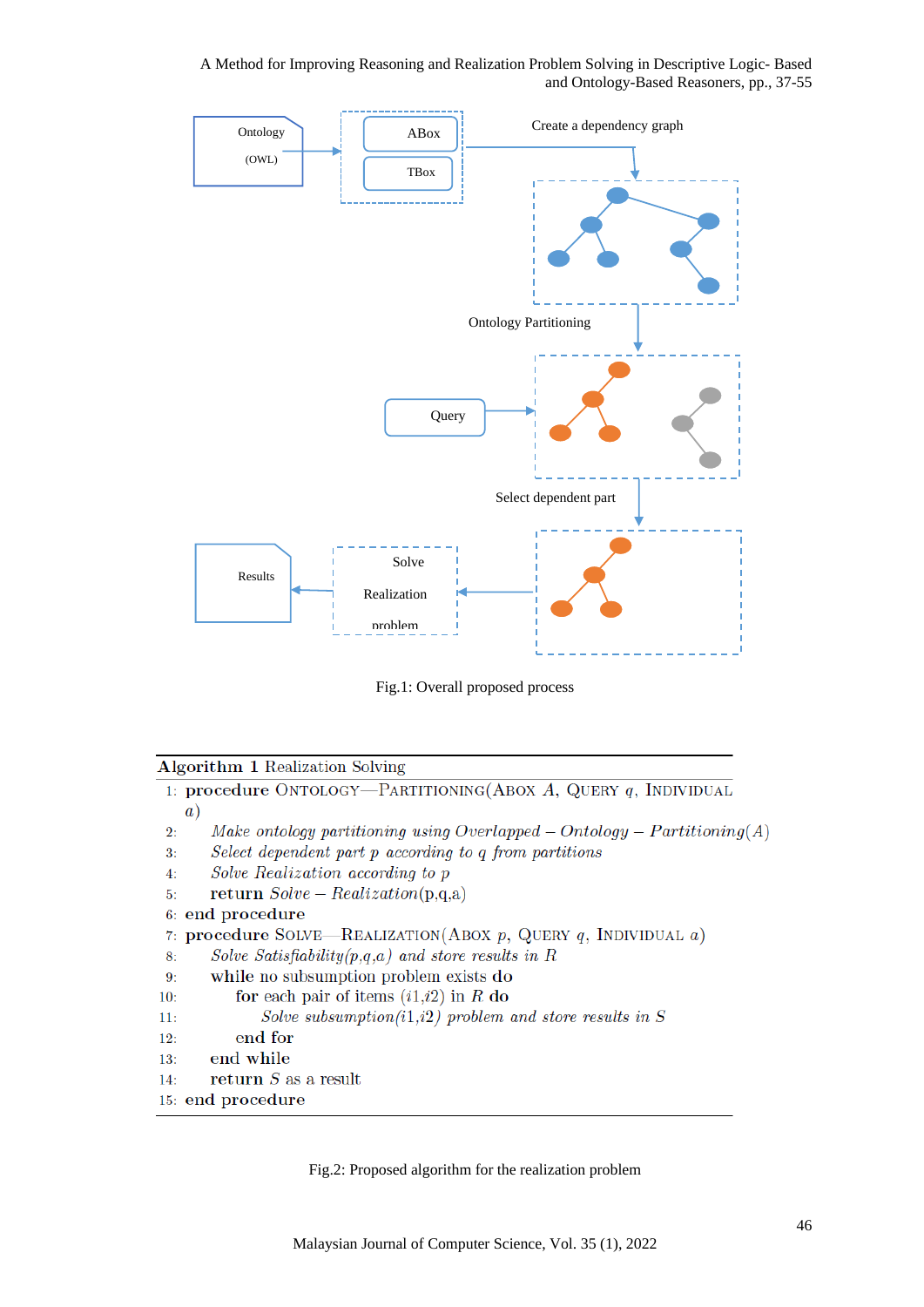|    | <b>Algorithm 2 Ontology Partitioning</b>                         |
|----|------------------------------------------------------------------|
|    | 1: procedure OVERLAPPED—ONTOLOGY—PARTITIONING (ONTOLOGY $O$ )    |
| 2: | Building the weighted dependency graph $WG$ from an ontology $O$ |
| 3: | Finding the common concepts in WG                                |
| 4: | Partitioning the weighted graph WG                               |
| 5: | Using Rank Removal Algorithm for cluster components              |
| 6: | Extracting partitioned ontologies as PO set                      |
| 7: | return PO                                                        |
|    | 8: end procedure                                                 |

Fig.3: Overlapped Ontology Partitioning

### **Proof:**

 $(\rightarrow)$ Suppose that  $A_1$  and  $A_2$  are independent and  $\Delta_{A_1}^I$ ,  $\Delta_{A_2}^I$  are domains of  $A_1$  and  $A_2$ , then:  $\Delta_{A_1}^I \cap \Delta_{A_2}^I = \emptyset$  (6) For each concept C,  $C_{A_1}^I \cap C_{A_2}^I = \emptyset$  which  $C_{A_i}^I$  is extended C in  $\Delta_{A_i}^I$ . On the other hand, suppose that  $\langle T, A_1 \rangle \neq Q$  and  $\langle T, A_2 \rangle \neq Q$  which means:  $\exists I_1; I_1 \not\models A_1, I_1 \not\models T, I_1 \not\models \neg Q$  (7)  $\exists I_2; I_2 \models A_2, I_2 \models T, I_2 \models \neg Q$  (8) Which  $I_1$  and  $I_2$  are explanations of  $A_1$  and  $A_2$ . Since  $A = A_1 \cup A_2$  and  $\Delta_1^I \cup \Delta_2^I = \emptyset$ , we can create the explanation from A like I which  $I = I_1 \cup I_2$ . In other words  $I = <\Delta^I$ ,  $O^I$  > that declare as follows: (i)  $\Delta^I = \Delta_1^I \cup \Delta_2^I$ (ii) For any constant a,  $a^I = \begin{cases} a^{I_1} & \text{if a occurs in } A_1 \\ a^{I_1} & \text{if a occurs in } A_2 \end{cases}$  $a^{I_2}$  if a occurs in  $A_2$ (iii) for any concept  $C, C^I = C^{I_1} \cup C^{I_2}$ (iv) For any role R,  $R^I = R^{I_1} \cup R^{I_2}$ So, we can conclude from  $I_1 \models \neg Q$ ,  $I_2 \models \neg Q$  and (iii):  $I \not\models \neg 0$  (9) Which means:  $(\neg Q)^{I} = (\neg Q)^{I_1} \cup (\neg Q)$  $(10)$ That I is an explanation of A. On the other hand we can conclude from (ii), (iii) and (iv) that:  $(A)^{I} = (A_1)^{I_1} \cup (A_1)$  $(11)$ Because  $A_1$  and  $A_2$  are consistent, we just prove no intersection between them. For Concept C from DL, we have:  $C^I \subseteq C^I$  (12) On the other hand, we have:  $(\neg C)^I = (\Delta^I \setminus \Delta^I) \subseteq \Delta^I$  (13) Then, for C, we have:  $C^{I_1} \subseteq \Delta_1^I$  and  $(\neg C)^{I_2} \subseteq \Delta_2^I$  (14) Because of  $\Delta_1^I \cap \Delta_2^I = \emptyset$ , then:  $C^{I_1} \cap (\neg C)^{I_2} = \emptyset$  (15) This means they have no intersection. Since, we have the explanation I from A: Since, we have the explanation I from A:  $(A)^{I} \neq Q$  and  $(\neg Q)^{T} \neq Q$  (16) Then:  $I \models A \cap I \models \neg Q$  (17) Which is an A⊯Q definition.

Therefore,  $A \models Q$  if  $A_1 \models Q$  or  $A_2 \models Q$  that result is  $\langle T, A \rangle \models Q$  if  $\langle T, A_1 \rangle \models Q$  or  $\langle T, A_2 \rangle \models Q$ .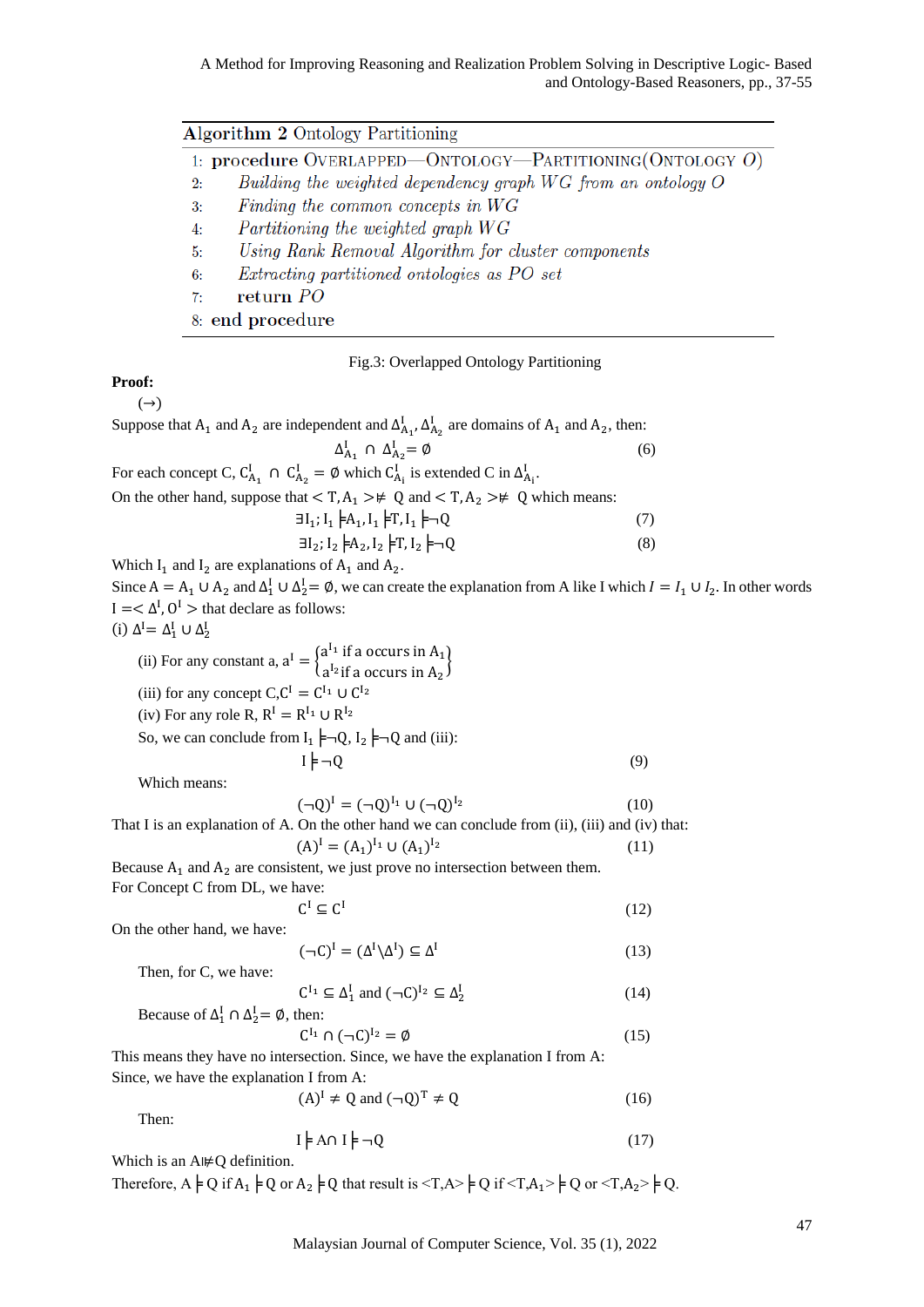$(\leftarrow)$ We suppose that  $\langle T, A_1 \rangle \models Q$  or  $\langle T, A_2 \rangle \models Q$ . In both cases we have:  $\langle T, A_1 \cup A_2 \rangle \neq Q$  (18)

# Which  $\langle T, A \rangle \neq Q$ .

# **5.0 ILLUSTRATION THE EXAMPLE**

In this section, we describe the proposed algorithm and give an example of identifying the concept that is closest to the query, i.e., the realization concept.

### **Step 1:**

In this step, the ontology is partitioned, and the presented ontology is divided into separate parts. The solution to the realization problem is not obtained from the whole ontology but from the partitions associated with the query.

In this example, we use the automotive production ontology. The following partitions are produced created after partitioning the ontology.

### **Step 2:**

Suppose the query is as follows:

"When was the car with a 3500 cc engine produced?"

First, the term 3500 cc is searched in the ontology. Then the concept is identified in the sub-ontology of "car manufacturer B." So, the remaining steps of this algorithm are performed only in this sub-ontology.

### **Step 3:**

The solution to the realization problem in the sub-ontology of car production B is discussed.

Let us assume that the structure is as shown in the following figure.

#### **Step 4:**

The satisfiability problem is solved for car production B. Thus, the set of concepts that concludes car production B or the concepts that satisfy A must be identified.

Therefore, R is obtained as follows:

 $R = \{$ Iran khodro, products of 2004, '206' and petrol and chassis and motor $\}$ 

```
Car production (A) Car production (b) Car production (C)
```


Fig.4: An excerpt of the Car Manufacturing model indicating (a) Classes, (b) Data Type Properties, (c) Object Properties and (d) Individual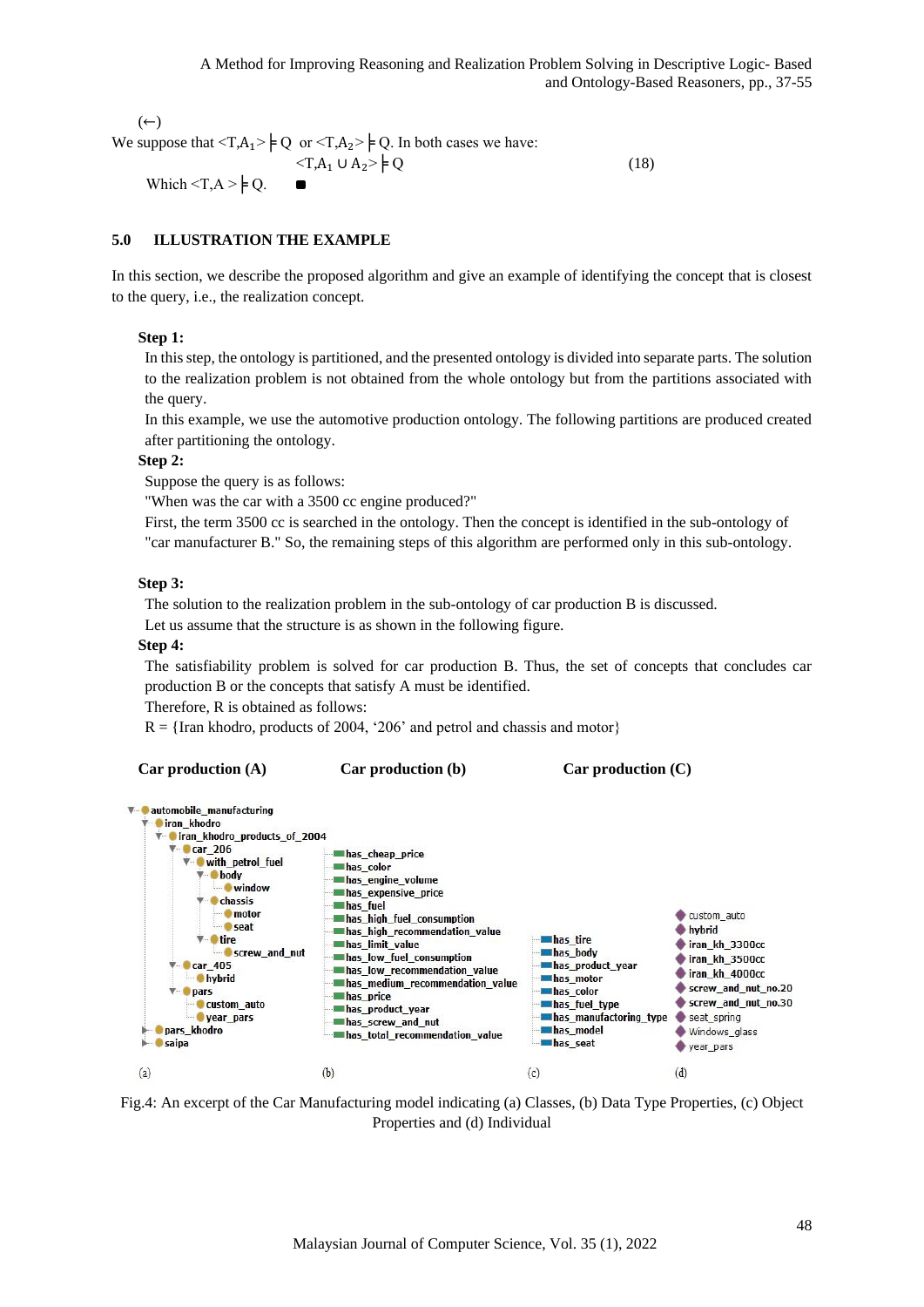

Fig.5: Car Manufacturing Ontology

# **Step 5:**

The subsumption problem is implemented as all possible pairs in the R set. See Fig. 6. Therefore, the most specific concept has the following elements: Msc (Iran khodroo, 3500 cc) =  $(206, \text{ products of } 2004)$ .

### **Step 6:**

As proven by Theorem 4, the final answer to the query is the sum of this response. Answer: {206, products of 2004)



Fig.6: Subsumption problem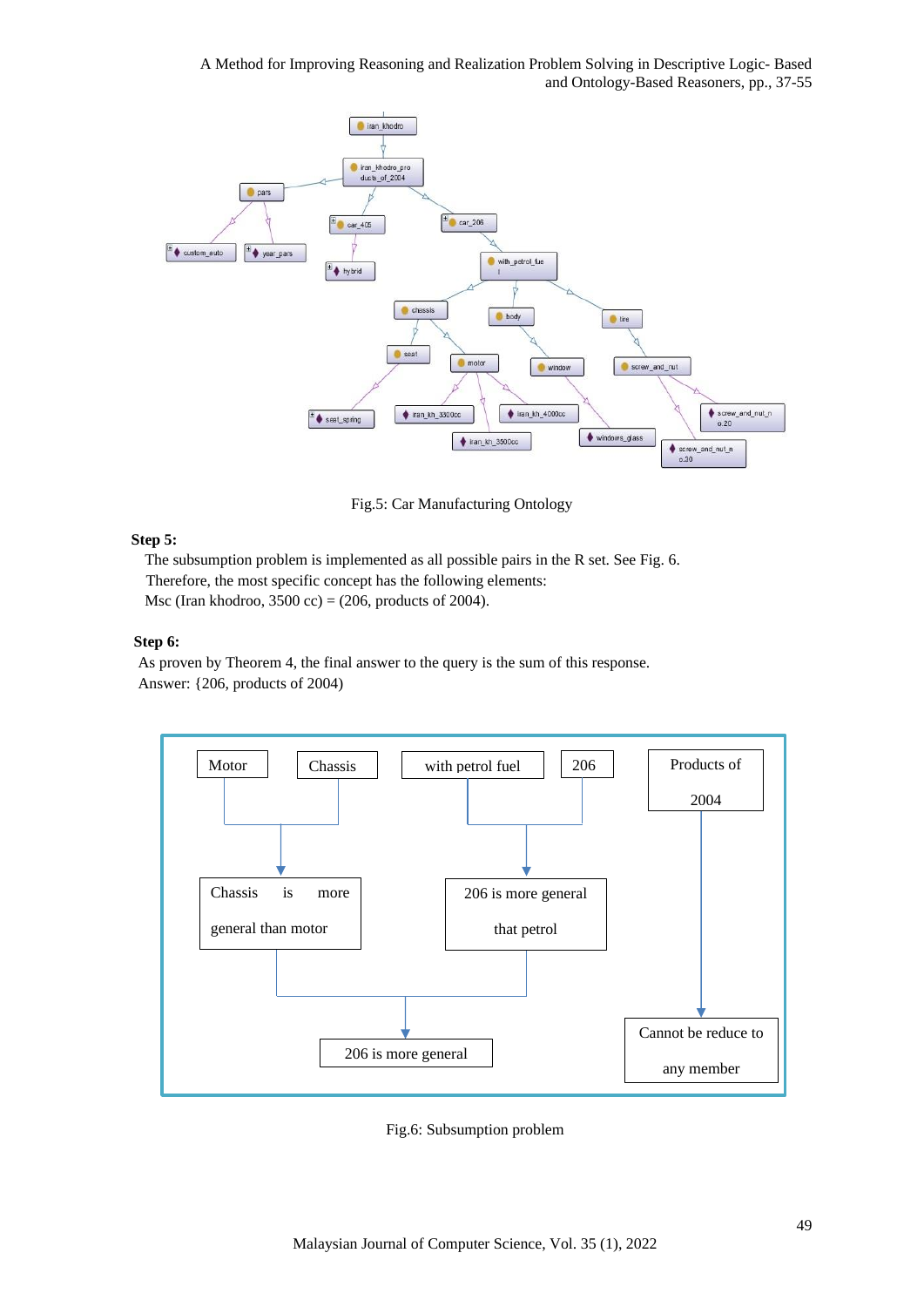# **6.0 RESULT ANALYSIS**

The method proposed in [\[66\]](#page-18-1), which has a standard structure for the evaluation of ontology reasoning is used to assess the proposed method. The ORE framework presented in [66] is the framework for the OWL reasoner evaluation. The framework is tuned for UNIX-based operating systems. The ORE framework can be applied to any given reasoner and set of ontologies. Each reasoner my implement in the specific folder structure to evaluate with this framework. It supports two components for test and verifies the reasoners. The reasoner presented in this article are customized with the mentioned specific structure of the ORE framework and the results of the ORE test output are reported below.

The data set is used in the framework which was produced by the ontology Reasoner Evaluation Workshop in 2014 [\[67\]](#page-18-2). The criteria for assessment of the introduced reasoners in this framework are as follows:

- 1. Realization
- 2. Classification
- 3. Consistency

The proposed method is compared with the HermiT [\[30\]](#page-14-0) and FaCT++[\[31\]](#page-14-1) reasoners based on the aforementioned parameters . The JFaCT reasoner is the JAVA implementation of the FaCT++ reasoner, and their differences are presented in Table 4[\[67\]](#page-18-2)*.*

| <b>Characteristics</b> | JFACT                  | $FaCT++$                   |
|------------------------|------------------------|----------------------------|
| OWL2 profile supported | EL, RL, QL, DL         |                            |
| <b>Interfaces</b>      | <b>OWLAPI</b>          | <b>OWLAPI, LISP</b>        |
| Algorithms             | Tableaux               | Tableaux                   |
| Optimizations          | Same as $FaCT++$       | N/A                        |
| Advantages             | Pure Java; extended DT | good general performance   |
| Disadvantages          | Work in progress       | <b>OWLAPI</b> interface is |
|                        |                        | complicated                |
| Application focus      | General purposes       |                            |

| Table 4: Comparison between JFaCT and FaCT++ |  |  |
|----------------------------------------------|--|--|
|                                              |  |  |

The results of the comparison between the proposed method and the above reasoners based on three parameters are shown in Tables 5 to 7.

The scores in the tables indicate the accuracy of the answers given by the reasoner. In other words, a score of 253 out of 264 means that 253 out of 264 questions were answered correctly. The error rate shows how many wrong answers were given by the reasoner.

The tables clearly show that the proposed method outperforms the other ones in terms of the three parameters.

| Rank         | <b>Reasoner</b>   | <b>Score</b> | Error | Time(s)    |
|--------------|-------------------|--------------|-------|------------|
|              | Proposed Reasoner | 253/264      |       | 545.68 s   |
|              | $FaCT++$          | 172/264      | 92    | 1111.3 s   |
| $\mathbf{R}$ | HermiT            | 163/264      | 101   | 2934.9 s   |
| 4            | HermiT-OA4        | 162/264      | 102   | $3022.5$ s |

Table 5: Comparison of different methods based on the Realization parameter

| Table 6: Comparison of different methods based on the classification parameter |  |  |  |  |
|--------------------------------------------------------------------------------|--|--|--|--|
|--------------------------------------------------------------------------------|--|--|--|--|

| Rank | <b>Reasoner</b>          | <b>Score</b> | Error | Time(s)   |
|------|--------------------------|--------------|-------|-----------|
|      | <b>Proposed Reasoner</b> | 292/306      | 14    | 1318.18 s |
|      | HermiT-OA4               | 237/306      | 69    | 5808.2 s  |
|      | HermiT                   | 236/306      | 70    | 5416.4 s  |
|      | $FaCT++$                 | 200/306      | 106   | 1361.3 s  |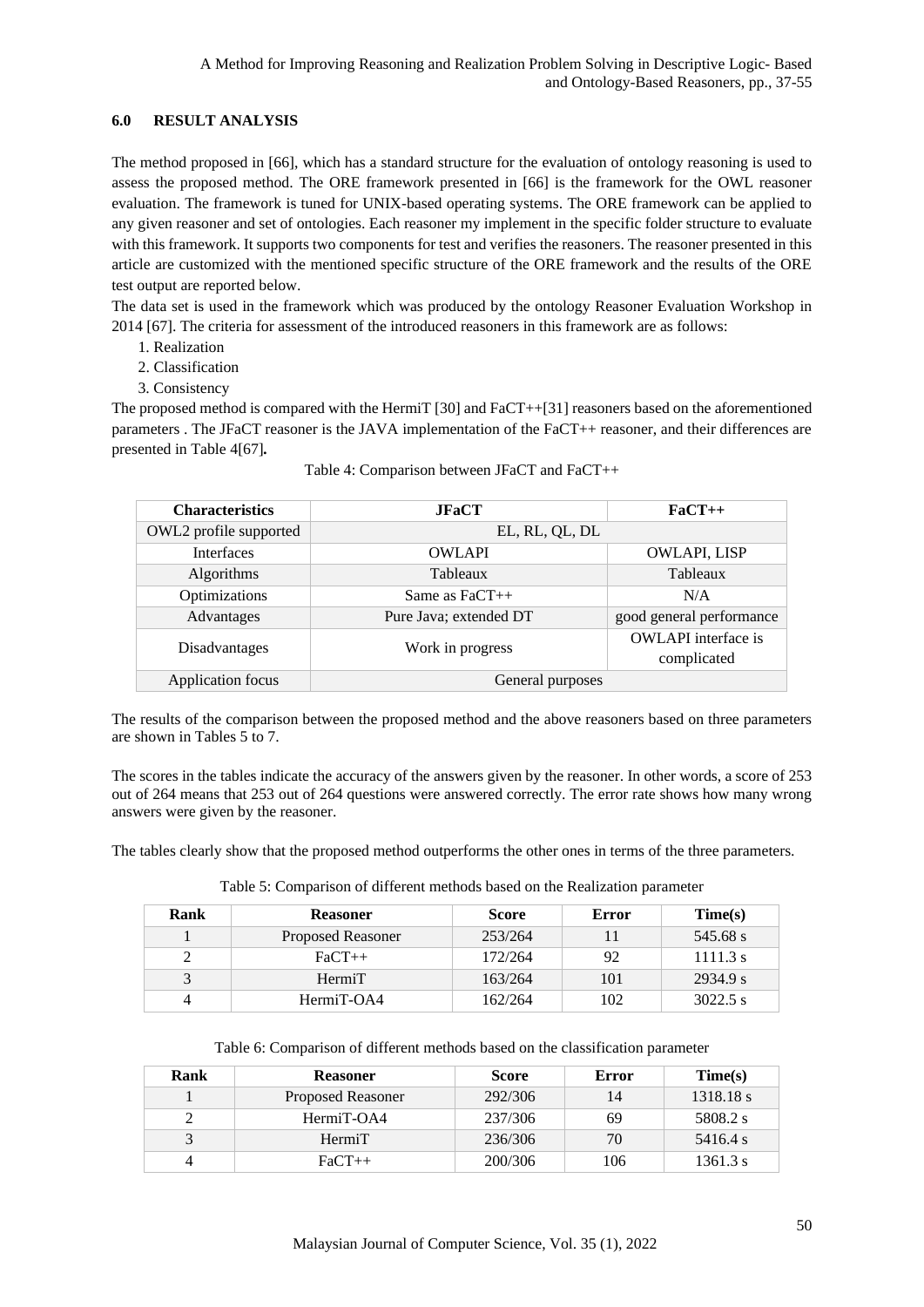| Rank | <b>Reasoner</b>          | <b>Score</b> | Error | Time(s)  |
|------|--------------------------|--------------|-------|----------|
|      | <b>Proposed Reasoner</b> | 300/306      |       | 1501.6 s |
| 2    | HermiT                   | 294/306      | 12    | 1449.6 s |
| 3    | HermiT-OA4               | 293/306      |       | 1549.4 s |
|      | $FaCT++$                 | 276/306      | 30    | 1341.2 s |





Fig.7: Comparison of elapsed average time for reasoners in seconds

### **7.0 CONCLUSION**

This study proposed an efficient method to solve the realization problem based on the satisfiability and subsumption problems. The computational complexity is the main problem in solving the realization problem. The proposed method compensated this drawback to a certain extent. The proposed method is implemented in the form of a standard reasoner and it is compared with other reasoners in a standard framework. The results revealed an optimized performance compared to previous studies. For conducting future studies, the main challenge is to overcome the time complexity of the realization problem that needs different methods, such as random probabilistic, approximate, genetic, and exploratory algorithms.

### **REFERENCES**

- [1] C. Elsenbroich, O. Kutz, U. Sattler, A Case for Abductive Reasoning over Ontologies, in: OWLED, (2006).
- [2] C. Bettini, O. Brdiczka, K. Henricksen, J. Indulska, D. Nicklas, A. Ranganathan, D. Riboni, A survey of context modelling and reasoning techniques, Pervasive and Mobile Computing, 6 (2010) 161-180.
- [3] I. Horrocks, L. Li, D. Turi, S. Bechhofer, The instance store: DL reasoning with large numbers of individuals, in: Proc. of the 2004 Description Logic Workshop (DL 2004), (2004), pp. 31-40.
- <span id="page-14-0"></span>[4] B. Glimm, I. Horrocks, B. Motik, G. Stoilos, HermiT: reasoning with large ontologies, Computing Laboratory, Oxford University, (2009).
- <span id="page-14-1"></span>[5] D. Tsarkov, I. Horrocks, FaCT++ description logic reasoner: System description, in: International Joint Conference on Automated Reasoning, (Springer, 2006), pp. 292-297.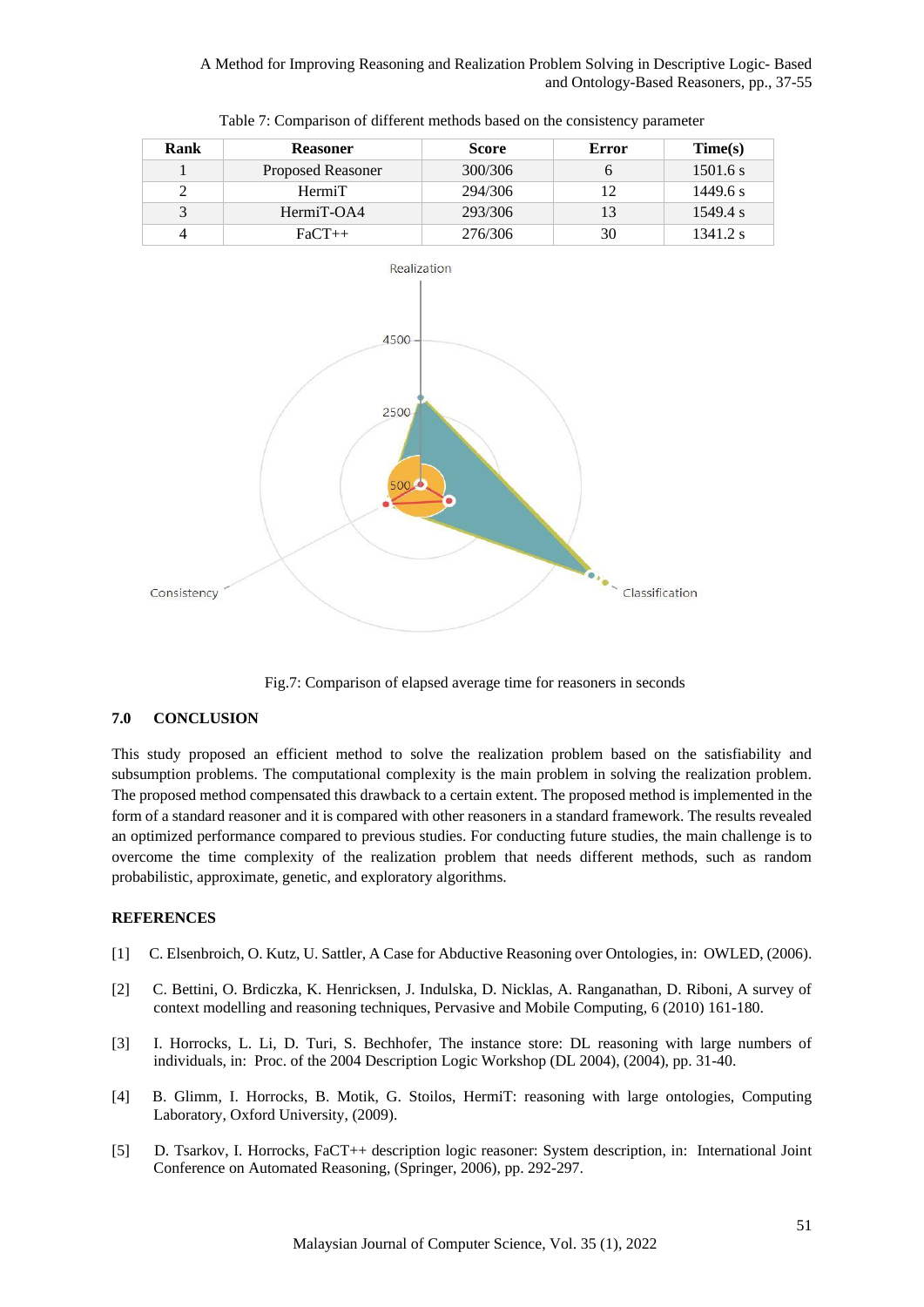- [6] Y. Welsch, A. Poetzsch-Heffter, A fully abstract trace-based semantics for reasoning about backward compatibility of class libraries, Science of Computer Programming, 92 (2014) 129-161.
- [7] C.C. Din, E.B. Johnsen, O. Owe, I.C. Yu, A modular reasoning system using uninterpreted predicates for code reuse, Journal of Logical and Algebraic Methods in Programming, 95 (2018) 82-102.
- [8] Bahadorani, B., & Zaeri, A. (2020). A method for using temporal reasoners to answer the history of science questions. International Journal of Information Technology, 12(1), 181-188.
- [9] S. Singh, R. Karwayun, A comparative study of inference engines, in: Information Technology: New Generations (ITNG), 2010 Seventh International Conference on, (IEEE, 2010), pp. 53-57.
- [10] X. Su, L. Ilebrekke, A comparative study of ontology languages and tools, in: International Conference on Advanced Information Systems Engineering, (Springer, 2002), pp. 761-765.
- [11] Sarker, M. K., & Hitzler, P. (2019, July). Efficient concept induction for description logics. In Proceedings of the AAAI Conference on Artificial Intelligence (Vol. 33, No. 01, pp. 3036-3043).
- [12] Carral, D., Dragoste, I., & Krötzsch, M. (2020). Reasoner= logical calculus+ rule engine. KI-Künstliche Intelligenz, 34(4), 453-463.
- [13] Mehri, R., Haarslev, V., & Chinaei, H. (2018). Optimizing heuristics for tableau-based owl reasoners. arXiv preprint arXiv:1810.06617.
- [14] S.D. Ravana, P. Samimi, P. Rajagopal, QUALITY OF CROWDSOURCED RELEVANCE JUDGMENTS IN ASSOCIATION WITH LOGICAL REASONING ABILITY, Malaysian Journal of Computer Science, (2018) 73-86.
- [15] C. d'Amato, F. Esposito, N. Fanizzi, B. Fazzinga, G. Gottlob, T. Lukasiewicz, Inductive reasoning and semantic web search, in: Proceedings of the 2010 ACM Symposium on Applied Computing, (ACM, 2010), pp. 1446-1447.
- [16] P. Kapłański, A. Seganti, K. Cieśliński, A. Chrabrowa, I. Ługowska, Automated reasoning based user interface, Expert Systems with Applications, 71 (2017) 125-137.
- [17] F. Lashkari, F. Ensan, E. Bagheri, A.A. Ghorbani, Efficient indexing for semantic search, Expert Systems with Applications, 73 (2017) 92-114.
- [18] R.A. Kadir, R.A. Yauri, A. Azman, SEMANTIC AMBIGUOUS QUERY FORMULATION USING STATISTICAL LINGUISTICS TECHNIQUE, Malaysian Journal of Computer Science, (2018) 48-56.
- [19] Quan, Z., & Haarslev, V. (2019). A framework for parallelizing OWL classification in description logic reasoners. arXiv preprint arXiv:1906.07749.
- [20] O. Pivert, O. Slama, G. Smits, V. Thion, A fuzzy extension of SPARQL for querying gradual RDF data, in: Research Challenges in Information Science (RCIS), 2016 IEEE Tenth International Conference on, (IEEE, 2016), pp. 1-2.
- [21] S. Vigneshwari, SEFOS: Semantic enriched fuzzy based ontological integration of web data tables, in: Circuit, Power and Computing Technologies (ICCPCT), 2015 International Conference on, (IEEE, 2015), pp. 1-4.
- [22] M. Joseph, G. Kuper, T. Mossakowski, L. Serafini, Query answering over contextualized RDF/OWL knowledge with forall-existential bridge rules: decidable finite extension classes, Semantic Web, 7 (2016) 25-61.
- [23] P. Ristoski, E.L. Mencía, H. Paulheim, A hybrid multi-strategy recommender system using linked open data, in: Semantic Web Evaluation Challenge, (Springer, 2014), pp. 150-156.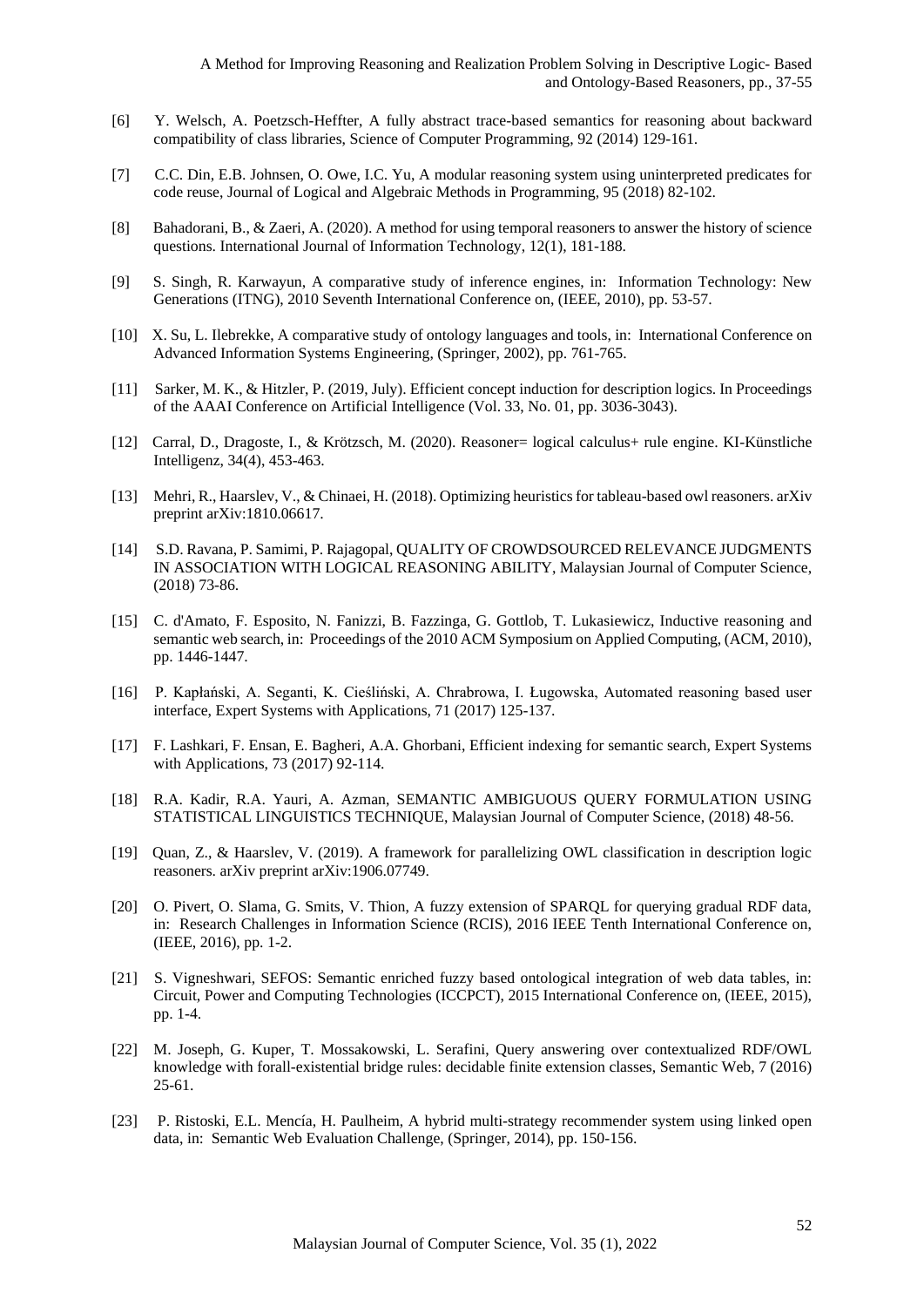- [24] I. Fister, X.-S. Yang, K. Ljubič, D. Fister, J. Brest, I. Fister, Towards the novel reasoning among particles in PSO by the use of RDF and SPARQL, The Scientific World Journal, 2014 (2014).
- [25] D.D. Gessler, E. Sirin, SSWAP: Enabling Transaction-Time Reasoning for Semantic Workflows, Computer, 48 (2015) 60-68.
- [26] A. Lukasová, M. Zácek, English grammatical rules representation by a meta-language based on RDF model and predicate clausal form, International Information Institute (Tokyo). Information, 19 (2016) 4009.
- [27] K. Kaneiwa, R. Mizoguchi, P.H. Nguyen, A Logical and Ontological Framework for Compositional Concepts of Objects and Properties, New Generation Computing, 33 (2015) 149-172.
- [28] T.H.H. Nguyen, N. Le Thanh, Coloured Petri Nets-based Approach for Manipulating RDF Data, Journal of Automation and Control Engineering (JOACE), 3 (2014) 2301-3702.
- [29] T.H.H. Nguyen, N. Le Thanh, An ontology-enabled approach for modelling business processes, in: 10th IEEE International Conference Beyond Databases, Architectures, and Structures (BDAS 2014), (Springer, 2014).
- [30] A. Agostini, C. Bettini, D. Riboni, Online ontological reasoning for context-aware internet services, (2006).
- [31] I. Horrocks, P.F. Patel-Schneider, H. Boley, S. Tabet, B. Grosof, M. Dean, SWRL: A semantic web rule language combining OWL and RuleML, W3C Member submission, 21 (2004) 79.
- [32] F. Riguzzi, E. Bellodi, E. Lamma, R. Zese, BUNDLE: A reasoner for probabilistic ontologies, in: International Conference on Web Reasoning and Rule Systems, (Springer, 2013), pp. 183-197.
- [33] F. Baader, C. Lutz, B. Suntisrivaraporn, CEL—a polynomial-time reasoner for life science ontologies, in: International Joint Conference on Automated Reasoning, (Springer, 2006), pp. 287-291.
- [34] T. Eiter, M. Ortiz, M. Simkus, T.-K. Tran, G. Xiao, Query Rewriting for Horn-SHIQ Plus Rules, in: AAAI, (2012).
- [35] M. del Mar Roldan-Garcia, J.F. Aldana-Montes, DBOWL: Towards a Scalable and Persistent OWL reasoner, in: Internet and Web Applications and Services, 2008. ICIW'08. Third International Conference on, (IEEE, 2008), pp. 174-179.
- [36] F. Bobillo, M. Delgado, J. Gómez-Romero, Reasoning in fuzzy OWL 2 with DeLorean, in: Uncertainty Reasoning for the Semantic Web II, (Springer, 2013), pp. 119-138.
- [37] J. Baker, The DRAGON system--An overview, IEEE Transactions on Acoustics, Speech, and Signal Processing, 23 (1975) 24-29.
- [38] A. Corbel, J.-J. Girardot, P. Jaillon, Drew: A dialogical reasoning web tool, in: Int. conf. on ict's in education, (2002).
- [39] J. Mendez, jcel: A Modular Rule-based Reasoner, in: ORE, (2012).
- [40] A. Steigmiller, T. Liebig, B. Glimm, Konclude: system description, Web Semantics: Science, Services and Agents on the World Wide Web, 27 (2014) 78-85.
- [41] D. Tsatsou, S. Dasiopoulou, I. Kompatsiaris, V. Mezaris, LiFR: A lightweight fuzzy DL reasoner, in: European Semantic Web Conference, (Springer, 2014), pp. 263-267.
- [42] A.A. Romero, B.C. Grau, I. Horrocks, MORe: Modular combination of OWL reasoners for ontology classification, in: International Semantic Web Conference, (Springer, 2012), pp. 1-16.
- [43] I. Horrocks, U. Sattler, Ontology reasoning in the SHOQ (D) description logic, in: IJCAI, (2001), pp. 199- 204.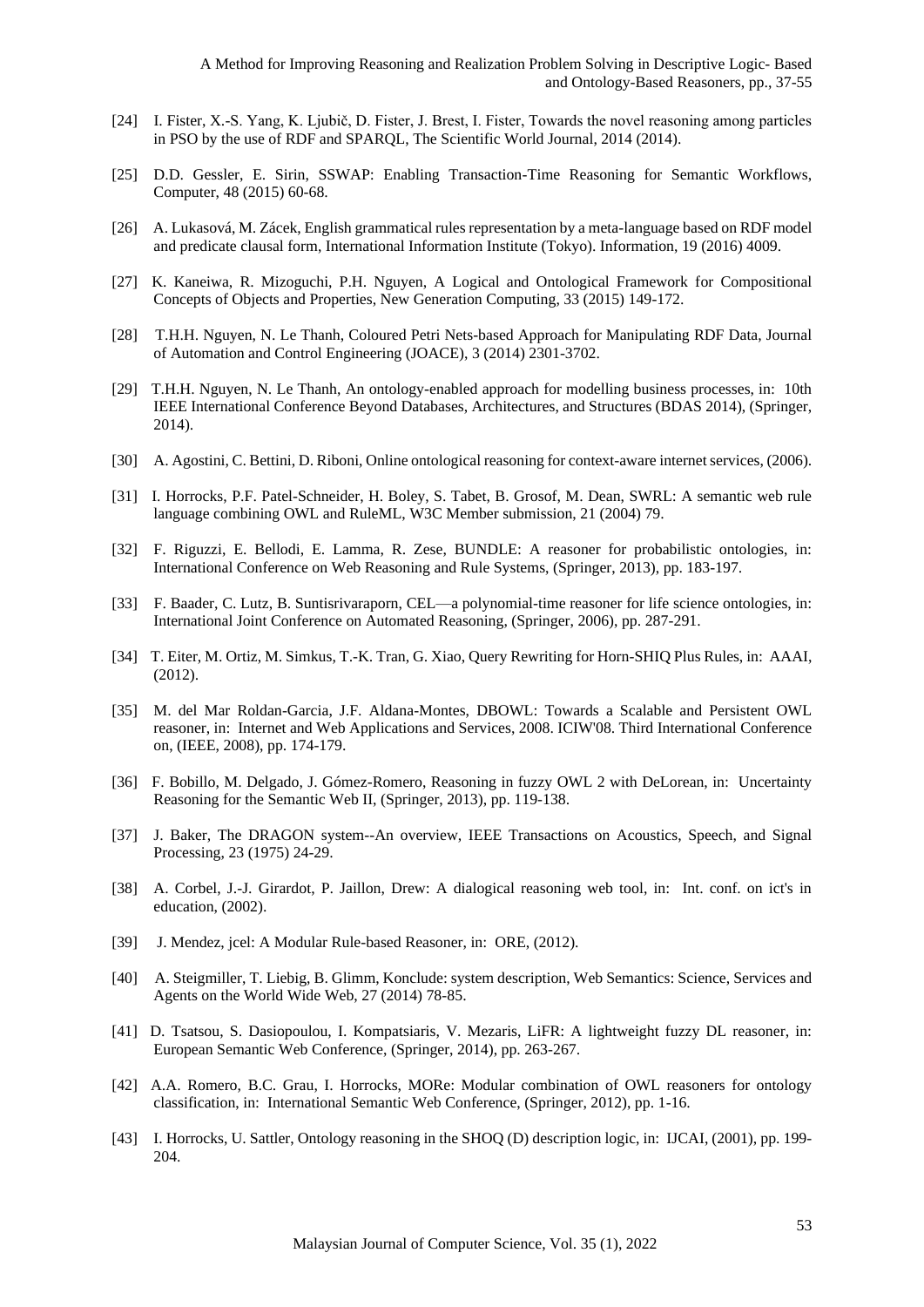- [44] Y. Kazakov, M. Krötzsch, F. Simancik, ELK Reasoner: Architecture and Evaluation, in: ORE, (2012).
- [45] F. Bobillo, U. Straccia, fuzzyDL: An expressive fuzzy description logic reasoner, in: FUZZ-IEEE, (2008), pp. 923-930.
- [46] R. Mutharaju, P. Hitzler, P. Mateti, DistEL: A distributed EL+ ontology classifier, in: Proceedings of the 9th International Conference on Scalable Semantic Web Knowledge Base Systems-Volume 1046, (CEUR-WS. org, 2013), pp. 17-32.
- [47] D. Tsarkov, I. Palmisano, Chainsaw: a Metareasoner for Large Ontologies, in: ORE, (2012).
- [48] C.J. Matheus, K. Baclawski, M.M. Kokar, Basevisor: A triples-based inference engine outfitted to process ruleml and r-entailment rules, in: 2006 Second International Conference on Rules and Rule Markup Languages for the Semantic Web (RuleML'06), (IEEE, 2006), pp. 67-74.
- [49] B. Parsia, E. Sirin, Pellet: An owl dl reasoner, in: Third International Semantic Web Conference-Poster, (2004).
- [50] K. Wu, V. Haarslev, Parallel owl reasoning: Merge classification, in: Joint International Semantic Technology Conference, (Springer, 2013), pp. 211-227.
- [51] B. Sertkaya, The ELepHant Reasoner System Description, in: ORE, (2013), pp. 87-93.
- [52] E. Friedman-Hill, Jess, the rule engine for the java platform, in, (2008).
- [53] F. Bobillo, U. Straccia, Finite fuzzy description logics and crisp representations, in: Uncertainty Reasoning for the Semantic Web II, (Springer, 2010), pp. 99-118.
- [54] J. Dolby, A. Fokoue, A. Kalyanpur, E. Schonberg, K. Srinivas, Scalable highly expressive reasoner (SHER), Web Semantics: Science, Services and Agents on the World Wide Web, 7 (2009) 357-361.
- [55] I. Horrocks, FaCT and iFaCT, Description logics, 22 (1999).
- [56] D. Tsarkov, I. Horrocks, FaCT++ description logic reasoner: System description, in: Automated reasoning, (Springer, 2006), pp. 292-297.
- [57] V. Haarslev, K. Hidde, R. Möller, M. Wessel, The RacerPro knowledge representation and reasoning system, Semantic Web, 3 (2012) 267-277.
- [58] A. Jena, Reasoners and rule engines: Jena inference support, The Apache Software Foundation, (2013).
- [59] Y. Zou, T. Finin, H. Chen, F-owl: An inference engine for semantic web, in: Formal Approaches to Agent-Based Systems, (Springer, 2005), pp. 238-248.
- [60] J. Zhao, H. Boley, Uncertainty Treatment in the Rule Interchange Format: From Encoding to Extension, in: URSW, (2008).
- [61] A. Kiryakov, OWLIM: balancing between scalable repository and light-weight reasoner, Proc. of WWW2006, Edinburgh, Scotland, (2006).
- [62] C.J. Matheus, K. Baclawski, M.M. Kokar, Basevisor: A triples-based inference engine outfitted to process ruleml and r-entailment rules, in: Rules and Rule Markup Languages for the Semantic Web, Second International Conference on, (IEEE, 2006), pp. 67-74.
- <span id="page-17-0"></span>[63] F. Baader, The description logic handbook: Theory, implementation and applications, (Cambridge university press, 2003).
- <span id="page-17-1"></span>[64] K. Etminani, A.R. Delui, M. Naghibzadeh, Overlapped ontology partitioning based on semantic similarity measures, in: 2010 5th International Symposium on Telecommunications, (2010), pp. 1013-1018.